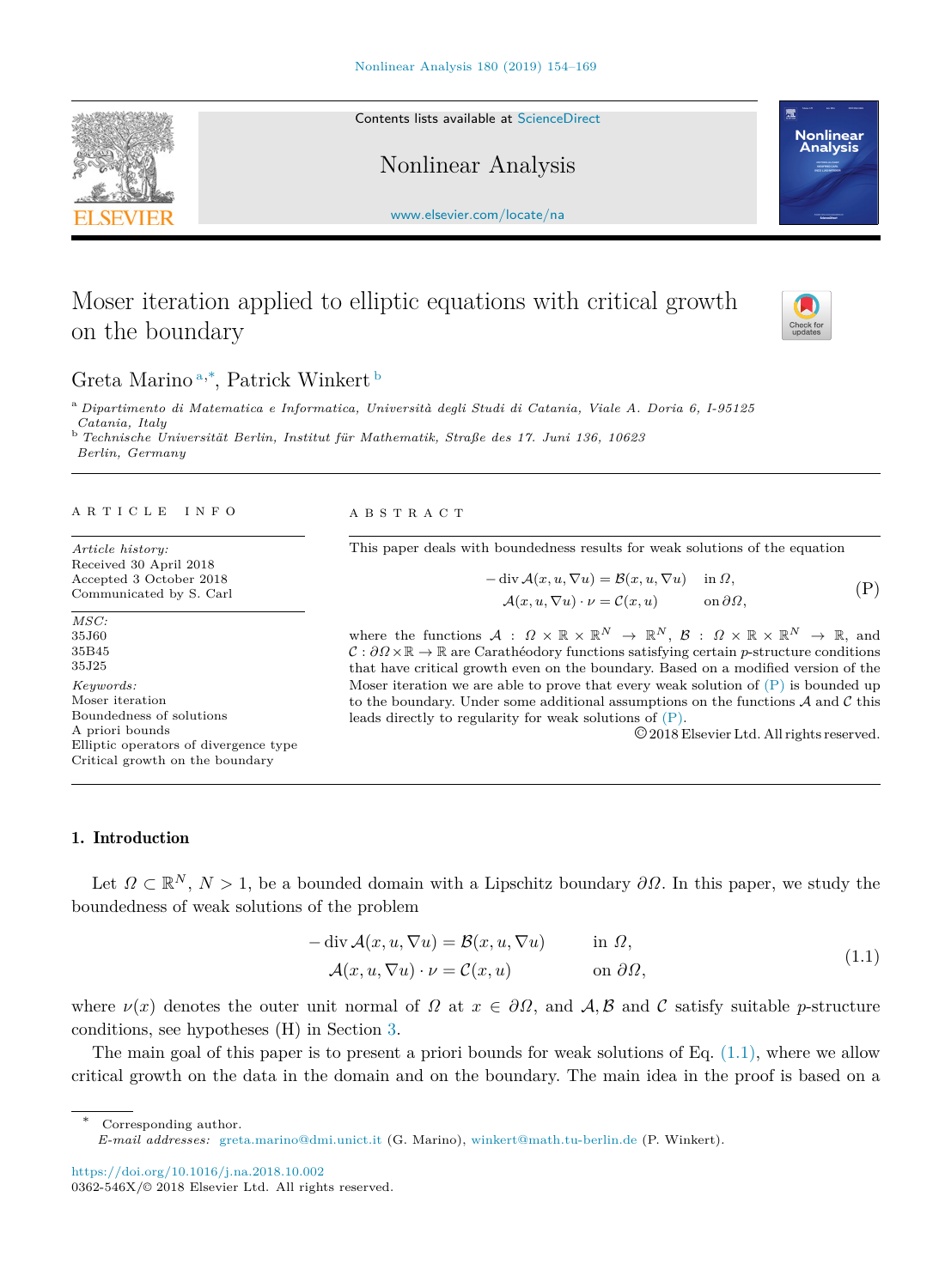modified version of Moser's iteration which in turn is based on the books of Drábek–Kufner–Nicolosi [\[2](#page-14-0)] and Struwe [[17\]](#page-14-1).

In some sense,  $(1.1)$  $(1.1)$  $(1.1)$  is a generalization of the classical differential equation from the Yamabe problem

<span id="page-1-0"></span>
$$
-\Delta u = f(x)u + h(x)u^{\frac{N+2}{N-2}},\tag{1.2}
$$

where  $f$  and  $h$  are smooth functions. It is well known that there is no stable regularity theory for solutions of Eq. [\(1.2](#page-1-0)), which reflects the difficulty of the Yamabe problem. Nevertheless, it was proven by Trudinger [[18\]](#page-15-0) that any solution  $W^{1,2}(\Omega)$  of  $(1.2)$  $(1.2)$  $(1.2)$  is in fact smooth, but the regularity estimates depend on the solution itself. In this spirit, our main result, [Theorem](#page-4-1) [3.1,](#page-4-1) can thus be seen as a generalization of Trudinger's work.

The main novelty of our paper consists in the generality of the assumptions needed to establish the boundedness of weak solutions to  $(1.1)$  $(1.1)$ . In particular, the assumptions on the nonlinearity C are rather general allowing critical growth on the boundary. To the best of our knowledge, such a treatment with critical growth even on the boundary has not been published before. Another novelty is a result of independent interest which shows that a Sobolev function, which is bounded in the domain, is also bounded on the boundary, see [Proposition](#page-3-0) [2.4](#page-3-0).

Recently, Papageorgiou–Rădulescu [[14,](#page-14-2) Proposition 2.8] studied a priori bounds for problems of the form

<span id="page-1-1"></span>
$$
-\operatorname{div} a(\nabla u) = f_0(x, u) \qquad \text{in } \Omega,
$$
  
\n
$$
a(\nabla u) \cdot \nu = -\beta |u|^{p-2} u \qquad \text{on } \partial \Omega,
$$
\n(1.3)

where  $1 \leq p \leq \infty$ , the function  $a : \mathbb{R}^N \to \mathbb{R}^N$  is continuous and strictly monotone satisfying certain regularity and growth conditions, the Carathéodory function  $f_0 : \Omega \times \mathbb{R} \to \mathbb{R}$  has critical growth with respect to the second variable and  $\beta \in C^{1,\alpha}(\partial\Omega)$  with  $\alpha \in (0,1)$  and  $\beta \geq 0$ . Note that our setting is more general than those in [\[14](#page-14-2)] since we have weaker conditions on  $a$  and  $f_0$  and our boundary term is able to have critical growth. The proof of their result is mainly based on a treatment of García Azorero–Peral Alonso [[4\]](#page-14-3), who studied Eq. ([1.3](#page-1-1)) with the *p*-Laplacian and homogeneous Dirichlet condition, namely

$$
-\Delta_p u = \lambda |u|^{q-2}u + |u|^{p^*-2}u \quad \text{in } \Omega,
$$
  
 
$$
u = 0 \quad \text{on } \partial\Omega,
$$

with  $1 < q < p < N$ ,  $\lambda > 0$  and the Sobolev critical exponent  $p^*$ , see Section [2](#page-2-0) for its definition. Both works use a different technique than the Moser iteration applied in our paper. For the semilinear case we mention the work of Wang [[19\]](#page-15-1).

An alternative approach was published by Guedda–Véron [\[8](#page-14-4)] who studied quasilinear problems for positive solutions given by

$$
-\Delta_p u = a(x)u^{p-1} + u^{p^*-1} \quad \text{in } \Omega,
$$
  
\n
$$
u > 0 \quad \text{in } \Omega,
$$
  
\n
$$
u = 0 \quad \text{on } \partial\Omega,
$$

with  $a \in L^{\infty}(\Omega)$ . In all these works the assumptions on the functions are stronger than ours and no critical growth on the boundary is allowed.

Finally, we mention some works concerning boundedness and regularity results of weak solutions to quasilinear equations of the form  $(1.1)$  $(1.1)$  that have subcritical growth, see, for example, Fan–Zhao [[3\]](#page-14-5), Gasiński– Papageorgiou [[6\]](#page-14-6), [[5,](#page-14-7) pp. 737–738], Hu–Papageorgiou [[9\]](#page-14-8), Lê [\[10\]](#page-14-9), Motreanu–Motreanu–Papageorgiou [[12\]](#page-14-10), Pucci–Servadei [[16\]](#page-14-11), Winkert [[20–](#page-15-2)[22\]](#page-15-3), Winkert–Zacher [[24,](#page-15-4)[23](#page-15-5),[25\]](#page-15-6) and the references therein. The methods used in these papers are mainly based on Moser's iteration or De Giorgi's iteration technique and no critical growth occurs.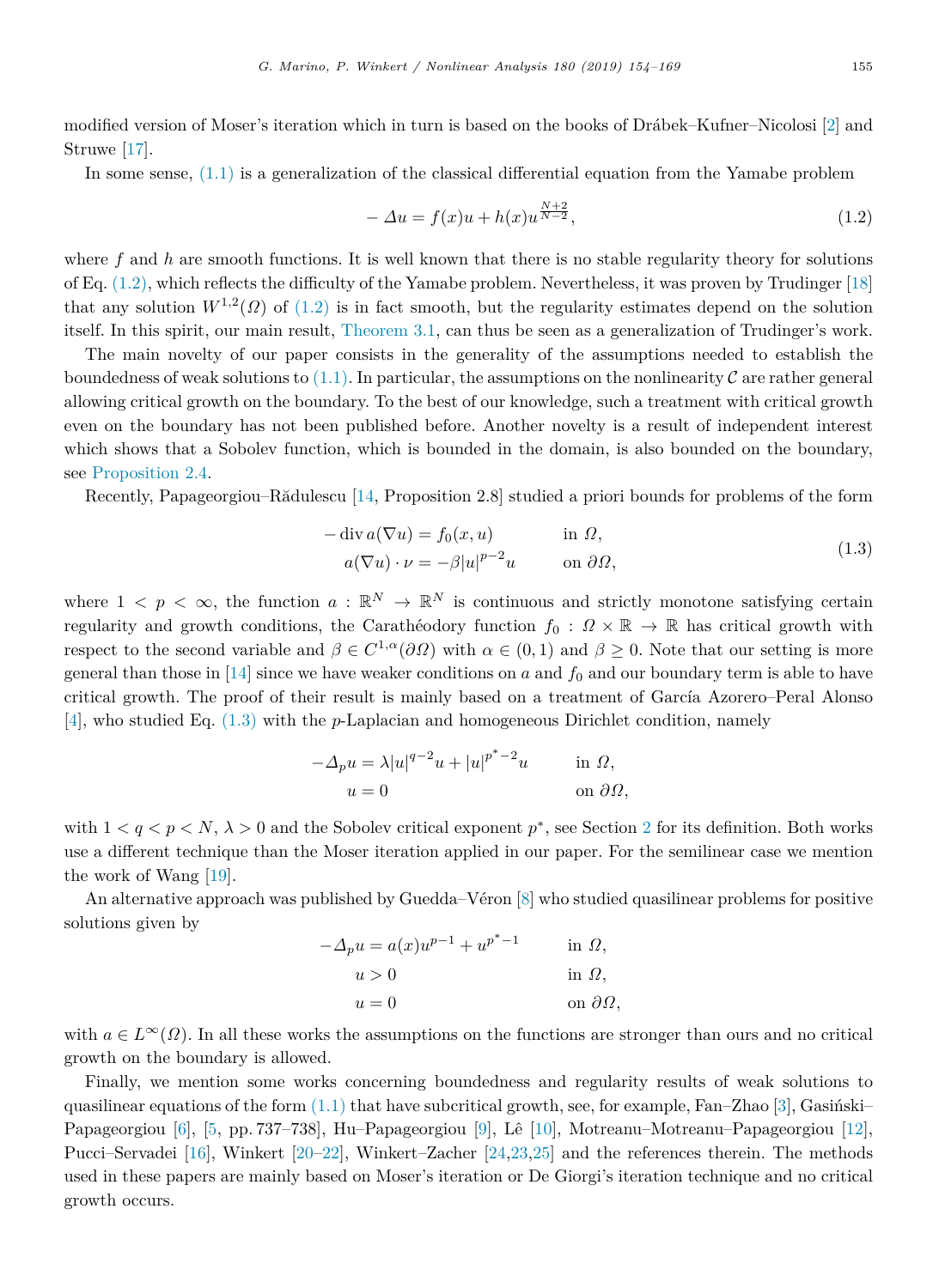The paper is organized as follows. In Section [2](#page-2-0) we present the main preliminaries including a multiplicative inequality estimating the boundary integrals and a result how  $L^{\infty}(\Omega)$ -boundedness implies  $L^{\infty}(\partial \Omega)$ boundedness. In Section [3](#page-4-0) we state our main result and the proof is divided into several parts. First we prove that every weak solution belongs to  $L^q(\Omega)$  for any  $q < \infty$ , then we show its belonging to  $L^q(\partial\Omega)$ for any finite *q*. In the second part of the proof we consider the uniform boundedness and show that a weak solution belongs to  $L^{\infty}(\Omega)$  and  $L^{\infty}(\partial\Omega)$ , respectively. Finally, as an important application, we give general conditions on the functions A and C when a solution lies in  $C^{1,\beta}(\overline{\Omega})$  for some  $\beta \in (0,1)$  based on the regularity results of Lieberman [\[11\]](#page-14-12).

#### 2. Preliminaries

<span id="page-2-0"></span>Let *r* be a number such that  $1 \leq r < \infty$ . We denote by  $L^r(\Omega)$ ,  $L^r(\Omega;\mathbb{R}^N)$  and  $W^{1,r}(\Omega)$  the usual Lebesgue and Sobolev spaces equipped with the norms  $\|\cdot\|_r$  and  $\|\cdot\|_{1,r}$  given by

$$
||u||_r = \left(\int_{\Omega} |u|^r dx\right)^{\frac{1}{r}}, \qquad ||\nabla u||_r = \left(\int_{\Omega} |\nabla u|^r dx\right)^{\frac{1}{r}}
$$

$$
||u||_{1,r} = \left(\int_{\Omega} |\nabla u|^r dx + \int_{\Omega} |u|^r dx\right)^{\frac{1}{r}}.
$$

For  $r = \infty$  we recall that the norm of  $L^{\infty}(\Omega)$  is given by

<span id="page-2-1"></span>
$$
||u||_{\infty} = \operatorname*{ess\ sup}_{\Omega} |u|.
$$

On the boundary  $\partial\Omega$ , we use the  $(N-1)$ -dimensional Hausdorff (surface) measure denoted by  $\sigma$ . Then, in a natural way we can define the Lebesgue spaces  $L^s(\partial\Omega)$  with  $1 \leq s \leq \infty$  and the norms  $\|\cdot\|_{s,\partial\Omega}$  which are given by

$$
||u||_{s,\partial\Omega} = \left(\int_{\partial\Omega} |u|^s d\sigma\right)^{\frac{1}{s}} \quad (1 \le s < \infty), \qquad ||u||_{\infty,\partial\Omega} = \underset{\partial\Omega}{\text{ess sup}} |u|.
$$

It is well known that there exists a unique linear continuous map  $\gamma: W^{1,p}(\Omega) \to L^{p*}(\partial\Omega)$  known as the trace map such that  $\gamma(u) = u|_{\partial\Omega}$  for all  $u \in W^{1,p}(\Omega) \cap C(\overline{\Omega})$ , where  $p_*$  is the critical exponent on the boundary given by

$$
p_* = \begin{cases} \frac{(N-1)p}{N-p} & \text{if } p < N, \\ \text{any } q \in (1,\infty) & \text{if } p \ge N. \end{cases}
$$
 (2.1)

For the sake of notational simplicity, we drop the use of the trace map *γ*. It is understood that all restrictions of the Sobolev functions  $u \in W^{1,p}(\Omega)$  on the boundary  $\partial \Omega$  are defined in the sense of traces.

Furthermore, the Sobolev embedding theorem guarantees the existence of a linear, continuous map  $i: W^{1,p}(\Omega) \to L^{p^*}(\Omega)$  with the critical exponent in the domain given by

$$
p^* = \begin{cases} \frac{Np}{N-p} & \text{if } p < N, \\ \text{any } q \in (1, \infty) & \text{if } p \ge N. \end{cases}
$$
 (2.2)

We refer to Adams [\[1](#page-14-13)] as a reference for the embeddings above.

The norm of  $\mathbb{R}^N$  is denoted by  $|\cdot|$  and  $\cdot$  stands for the inner product in  $\mathbb{R}^N$ . For  $s \in \mathbb{R}$ , we set  $s^{\pm} = \max\{\pm s, 0\}$  and for  $u \in W^{1,p}(\Omega)$  we define  $u^{\pm}(\cdot) = u(\cdot)^{\pm}$ . It is well known that

$$
u^{\pm} \in W^{1,p}(\Omega)
$$
,  $|u| = u^{+} + u^{-}$ ,  $u = u^{+} - u^{-}$ .

By  $|\cdot|$  we denote the Lebesgue measure on  $\mathbb{R}^N$ .

<span id="page-2-2"></span>The following proposition will be useful in our treatment and was proven in Winkert [[22,](#page-15-3) Proposition 2.1]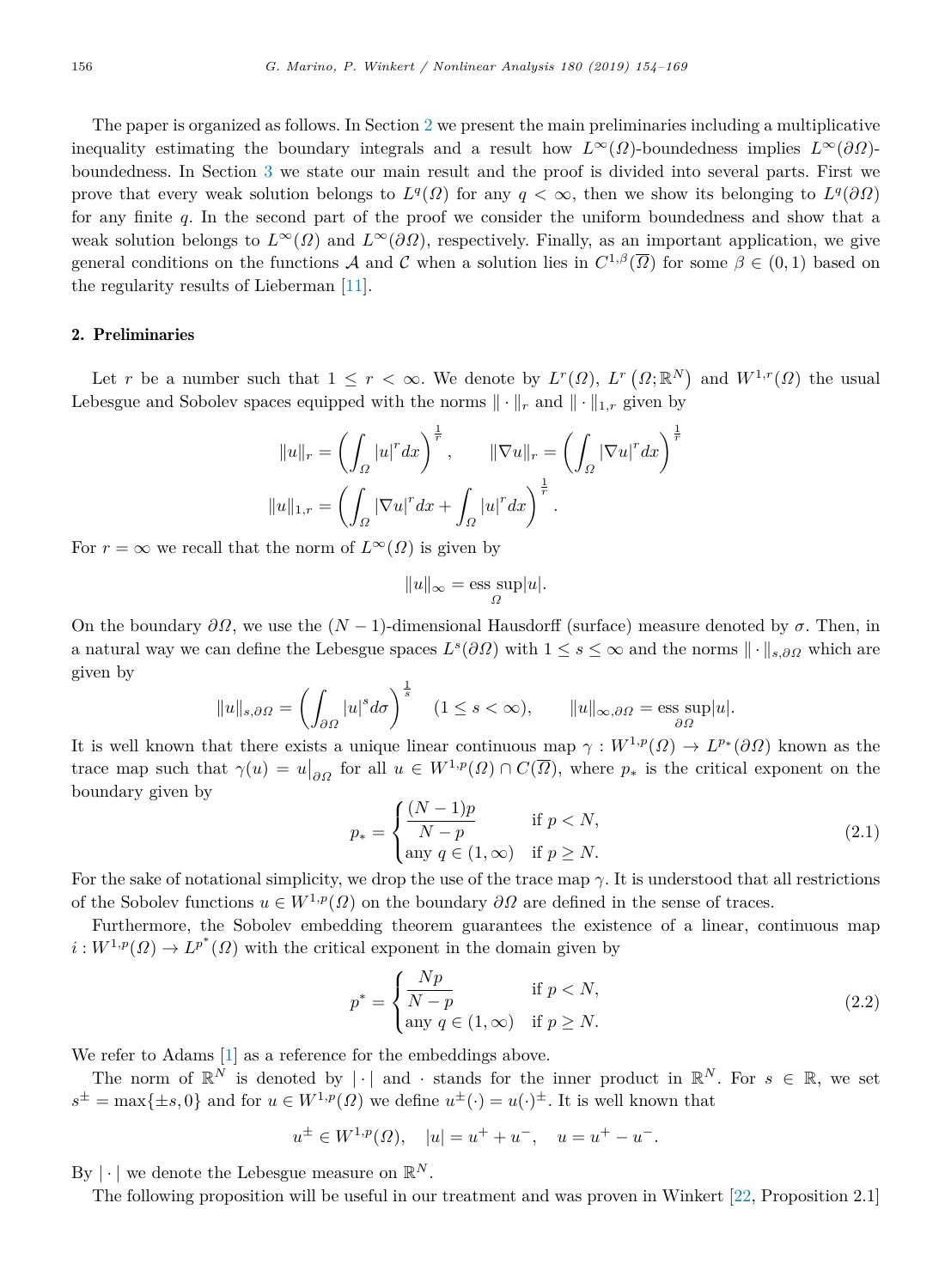**Proposition 2.1.** *Let*  $\Omega \subset \mathbb{R}^N$ ,  $N > 1$ , *be a bounded domain with Lipschitz boundary*  $\partial\Omega$ , *let*  $1 < p < \infty$ , *and let*  $\hat{q}$  *be such that*  $p \leq \hat{q} \leq p_*$  with the critical exponent stated in ([2.1](#page-2-1)). Then, for every  $\varepsilon > 0$ , there exist *constants*  $\tilde{c}_1 > 0$  *and*  $\tilde{c}_2 > 0$  *such that* 

$$
||u||_{\hat{q},\partial\Omega}^p \leq \varepsilon ||u||_{1,p}^p + \tilde{c}_1 \varepsilon^{-\tilde{c}_2} ||u||_p^p \quad \text{for all } u \in W^{1,p}(\Omega).
$$

The next proposition is a standard argument in the application of the Moser iteration, see for example Drábek–Kufner–Nicolosi [\[2](#page-14-0)].

<span id="page-3-2"></span>**Proposition 2.2.** Let  $\Omega \subset \mathbb{R}^N$ ,  $N > 1$ , be a bounded domain with Lipschitz boundary  $\partial \Omega$ . Let  $u \in L^p(\Omega)$ *with*  $u \geq 0$  *and*  $1 < p < \infty$  *such that* 

<span id="page-3-1"></span>
$$
||u||_{\alpha_n} \le C \tag{2.3}
$$

*with* a constant  $C > 0$  and a sequence  $(\alpha_n) \subseteq \mathbb{R}_+$  *with*  $\alpha_n \to \infty$  as  $n \to \infty$ *. Then,*  $u \in L^{\infty}(\Omega)$ *.* 

**Proof.** Let us suppose that  $u \notin L^{\infty}(\Omega)$ . Then there exist a number  $\eta > 0$  and a set *A* of positive measure in  $\Omega$  such that  $u(x) \geq C + \eta$  for  $x \in A$ . Then it follows

$$
||u||_{\alpha_n} \ge \left(\int_A u^{\alpha_n} dx\right)^{\frac{1}{\alpha_n}} \ge (C+\eta) |A|^{\frac{1}{\alpha_n}}.
$$

Passing to the limit inferior in the inequality above gives

$$
\liminf_{n \to \infty} ||u||_{\alpha_n} \ge C + \eta,
$$

which is a contradiction to [\(2.3](#page-3-1)). Hence,  $u \in L^{\infty}(\Omega)$ .  $\Box$ 

<span id="page-3-3"></span>**Remark 2.3.** It is clear that the statement in [Proposition](#page-3-2) [2.2](#page-3-2) remains true if we replace the domain Ω by its boundary *∂*Ω.

Finally, we state a result that the boundedness of a Sobolev function in  $W^{1,p}(\Omega)$  implies the boundedness on the boundary.

<span id="page-3-0"></span>**Proposition 2.4.** *Let*  $\Omega \subset \mathbb{R}^N$ ,  $N > 1$ , *be a bounded domain with Lipschitz boundary*  $\partial \Omega$  *and let*  $1 < p < \infty$ *. If*  $u \in W^{1,p}(\Omega) \cap L^{\infty}(\Omega)$ *, then*  $u \in L^{\infty}(\partial\Omega)$ *.* 

**Proof.** By the Sobolev embedding we have

∥*v*∥*<sup>p</sup>*∗*,∂*<sup>Ω</sup> ≤ *c∂*<sup>Ω</sup> ∥*v*∥1*,p* for all *v* ∈ *W*<sup>1</sup>*,p*(Ω)

with the critical exponent  $p_*$  as in [\(2.1\)](#page-2-1). Let  $\kappa > 1$  and take  $v = u^{\kappa}$  in the inequality above. Note that  $v \in W^{1,p}(\Omega)$  since  $u \in W^{1,p}(\Omega) \cap L^{\infty}(\Omega)$ . This gives

$$
||u||_{\kappa p_*,\partial\Omega} \leq c_{\partial\Omega}^{\frac{1}{\kappa}} \left[ \left( \int_{\Omega} |\nabla u^{\kappa}|^p dx \right)^{\frac{1}{\kappa p}} + \left( \int_{\Omega} |u^{\kappa}|^p dx \right)^{\frac{1}{\kappa p}} \right]
$$
  

$$
\leq c_{\partial\Omega}^{\frac{1}{\kappa}} \left[ \kappa^{\frac{1}{\kappa}} ||u||_{\infty}^{1-\frac{1}{\kappa}} ||\nabla u||_p^{\frac{1}{\kappa}} + ||u||_{\infty} |\Omega|^{\frac{1}{\kappa p}} \right].
$$

Letting  $\kappa \to \infty$ , by applying [Proposition](#page-3-2) [2.2](#page-3-2) and [Remark](#page-3-3) [2.3,](#page-3-3) we derive

$$
||u||_{\infty,\partial\varOmega}\leq 2||u||_{\infty}.\quad \Box
$$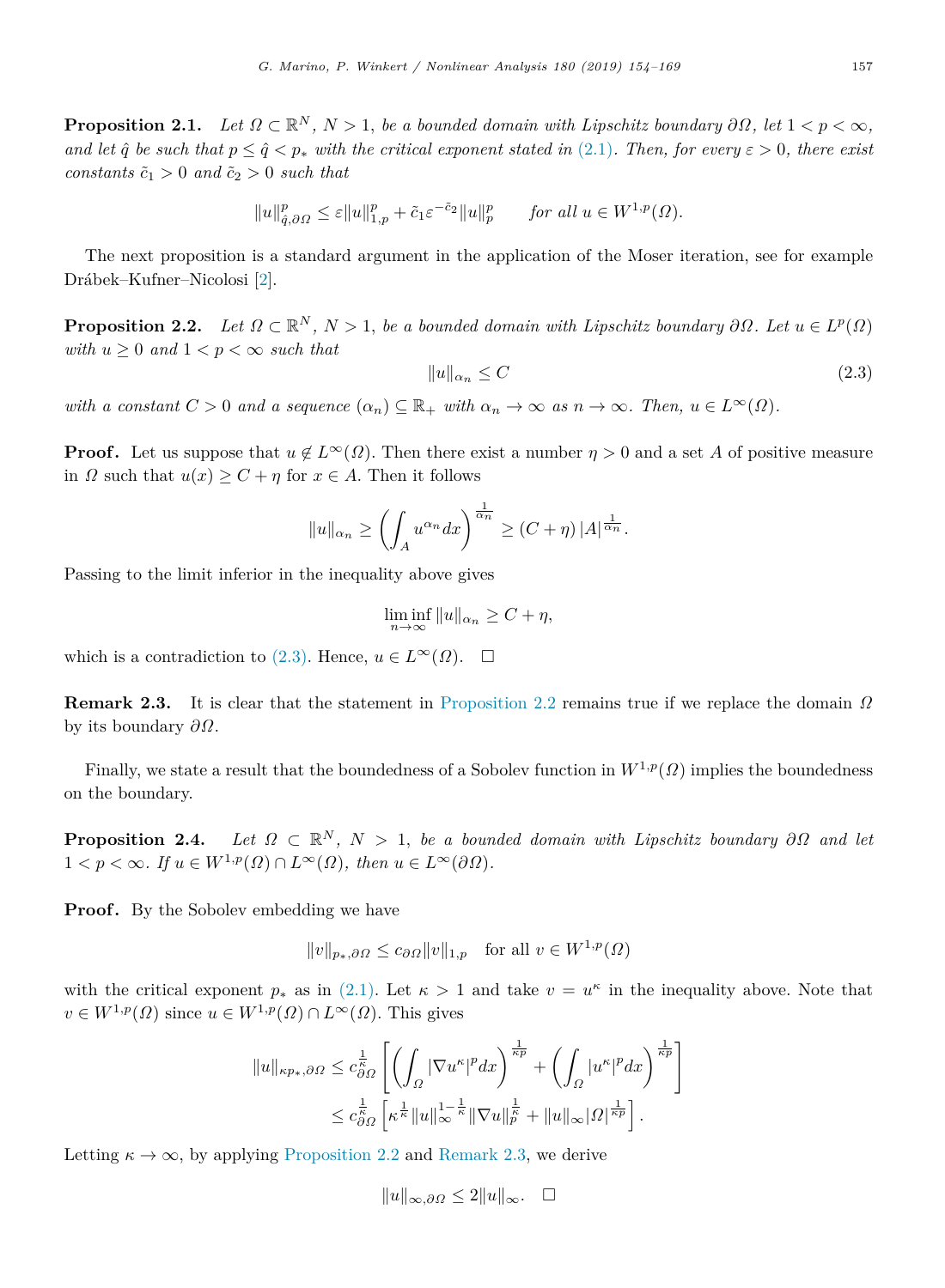#### 3. A priori bounds via Moser iteration

<span id="page-4-0"></span>In this section we state and prove our main result. First, we give the structure conditions on the functions involved in problem [\(1.1\)](#page-0-4).

(H) The functions  $\mathcal{A}: \Omega \times \mathbb{R} \times \mathbb{R}^N \to \mathbb{R}^N$ ,  $\mathcal{B}: \Omega \times \mathbb{R} \times \mathbb{R}^N \to \mathbb{R}$ , and  $\mathcal{C}: \partial \Omega \times \mathbb{R} \to \mathbb{R}$  are Carathéodory functions satisfying the following structure conditions:

(H1) 
$$
|\mathcal{A}(x, s, \xi)| \le a_1 |\xi|^{p-1} + a_2 |s|^{q_1 \frac{p-1}{p}} + a_3
$$
, for a.a.  $x \in \Omega$ ,  
\n(H2)  $\mathcal{A}(x, s, \xi) \cdot \xi \ge a_4 |\xi|^p - a_5 |s|^{q_1} - a_6$ , for a.a.  $x \in \Omega$ ,

(H3) 
$$
|\mathcal{B}(x, s, \xi)| \le b_1 |\xi|^{p \frac{q_1 - 1}{q_1}} + b_2 |s|^{q_1 - 1} + b_3
$$
, for a.a.  $x \in \Omega$ ,  
\n(H4)  $|\mathcal{C}(x, s)| \le c_1 |s|^{q_2 - 1} + c_2$ , for a.a.  $x \in \partial\Omega$ ,

for all  $s \in \mathbb{R}$ , for all  $\xi \in \mathbb{R}^N$ , with positive constants  $a_i, b_j, c_k$   $(i \in \{1, \ldots, 6\}, \ j \in \{1, 2, 3\}, k \in \{1, 2\})$ and fixed numbers  $p, q_1, q_2$  such that

<span id="page-4-2"></span>
$$
1 < p < \infty, \qquad p \le q_1 \le p^*, \qquad p \le q_2 \le p_*
$$

with the critical exponents stated in  $(2.2)$  and  $(2.1)$ .

A function  $u \in W^{1,p}(\Omega)$  is said to be a weak solution of Eq. [\(1.1\)](#page-0-4) if

$$
\int_{\Omega} \mathcal{A}(x, u, \nabla u) \cdot \nabla \varphi dx = \int_{\Omega} \mathcal{B}(x, u, \nabla u) \varphi dx + \int_{\partial \Omega} \mathcal{C}(x, u) \varphi d\sigma \tag{3.1}
$$

holds for all test functions  $\varphi \in W^{1,p}(\Omega)$ .

By means of the embeddings  $i : W^{1,p}(\Omega) \to L^{p^*}(\Omega)$  and  $\gamma : W^{1,p}(\Omega) \to L^{p^*}(\partial \Omega)$  we see that the definition of a weak solution is well-defined and all integrals in ([3.1\)](#page-4-2) are finite for  $u, \varphi \in W^{1,p}(\Omega)$ .

<span id="page-4-1"></span>Now we can formulate the main result of our paper.

**Theorem 3.1.** Let  $\Omega \subset \mathbb{R}^N$ ,  $N > 1$ , be a bounded domain with Lipschitz boundary  $\partial \Omega$  and let the *hypotheses (H) be satisfied. Then, every weak solution*  $u \in W^{1,p}(\Omega)$  *of problem* ([1.1](#page-0-4)) *belongs to*  $L^r(\overline{\Omega})$  *for*  $\text{every } r < \infty$ . Moreover,  $u \in L^{\infty}(\overline{\Omega})$ , that is,  $||u||_{\infty} \leq M$ , where M is a constant which depends on the given *data and on u.*

**Proof.** Let  $u \in W^{1,p}(\Omega)$  be a weak solution of problem  $(1.1)$  $(1.1)$  $(1.1)$ . Since  $u = u^+ - u^-$  we can suppose, without any loss of generality, that  $u \geq 0$ . Furthermore, we only prove the case when  $q_1 = p^*$  and  $q_2 = p_*$ . The other cases were already obtained in [[21,](#page-15-7) Theorem 4.1] and [[22](#page-15-3), Theorem 3.1]. Moreover, we will denote positive constants with  $M_i$  and if the constant depends on the parameter  $\kappa$  we write  $M_i(\kappa)$  for  $i = 1, 2, \ldots$ 

Let  $h > 0$  and set  $u_h = \min\{u, h\}$ . Then we choose  $\varphi = uu_h^{\kappa p}$  with  $\kappa > 0$  as test function in ([3.1](#page-4-2)). Note that  $\nabla \varphi = \nabla u u_h^{\kappa p} + u \kappa p u_h^{\kappa p-1} \nabla u_h$ . This gives

$$
\int_{\Omega} \mathcal{A}(x, u, \nabla u) \cdot \nabla u u_h^{\kappa p} dx + \kappa p \int_{\Omega} \mathcal{A}(x, u, \nabla u) \cdot \nabla u_h u_h^{\kappa p-1} u dx \n= \int_{\Omega} \mathcal{B}(x, u, \nabla u) u u_h^{\kappa p} dx + \int_{\partial \Omega} \mathcal{C}(x, u) u u_h^{\kappa p} d\sigma.
$$
\n(3.2)

Applying (H2) to the first term of the left-hand side of ([3.2](#page-4-3)) yields

<span id="page-4-3"></span>
$$
\int_{\Omega} \mathcal{A}(x, u, \nabla u) \cdot \nabla u u_h^{\kappa p} dx
$$
\n
$$
\geq \int_{\Omega} \left[ a_4 |\nabla u|^p - a_5 u^{p^*} - a_6 \right] u_h^{\kappa p} dx
$$
\n
$$
\geq a_4 \int_{\Omega} |\nabla u|^p u_h^{\kappa p} dx - (a_5 + a_6) \int_{\Omega} u^{p^*} u_h^{\kappa p} dx - a_6 |\Omega|,
$$
\n(3.3)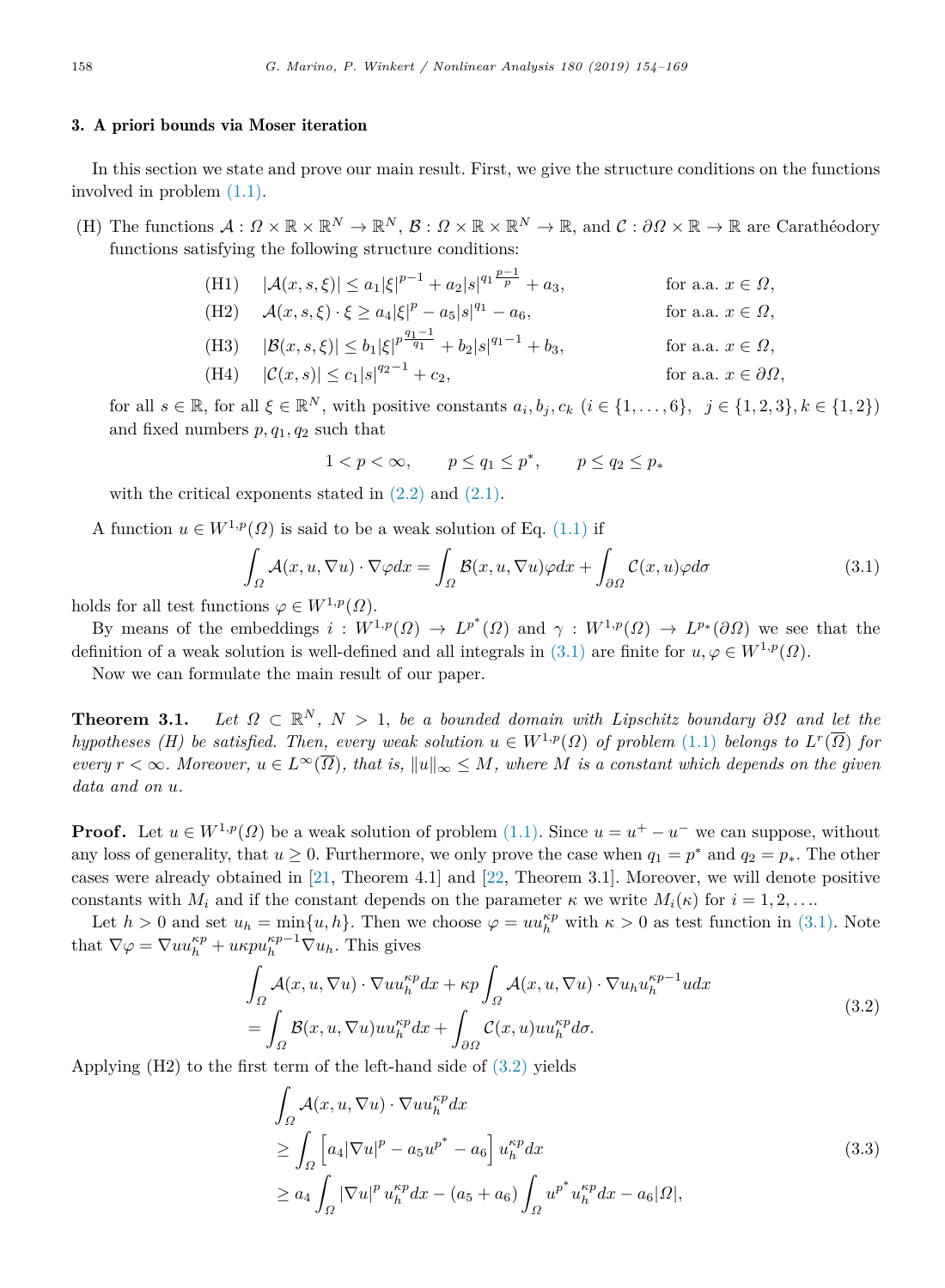respectively to the second term on the left-hand side

$$
\kappa p \int_{\Omega} \mathcal{A}(x, u, \nabla u) \cdot \nabla u_h u_h^{\kappa p-1} u dx
$$
  
\n
$$
= \kappa p \int_{\{x \in \Omega : u(x) \le h\}} \mathcal{A}(x, u, \nabla u) \cdot \nabla u u_h^{\kappa p} dx
$$
  
\n
$$
\ge \kappa p \int_{\{x \in \Omega : u(x) \le h\}} \left[ a_4 |\nabla u|^p - a_5 u^{p^*} - a_6 \right] u_h^{\kappa p} dx
$$
  
\n
$$
\ge a_4 \kappa p \int_{\{x \in \Omega : u(x) \le h\}} |\nabla u|^p u_h^{\kappa p} dx - \kappa p(a_5 + a_6) \int_{\Omega} u^{p^*} u_h^{\kappa p} dx - \kappa p a_6 |\Omega|.
$$
\n(3.4)

By means of (H3) combined with Young's inequality with  $\varepsilon_1 > 0$ , the first term on the right-hand side of ([3.2\)](#page-4-3) can be estimated through

$$
\int_{\Omega} \mathcal{B}(x, u, \nabla u)uu_h^{\kappa p}dx
$$
\n
$$
\leq b_1 \int_{\Omega} \frac{p^* - 1}{\varepsilon_1} |\nabla u|^{p} \frac{p^* - 1}{p^*} u_h^{\kappa p} \frac{p^{*} - 1}{p^*} \frac{1}{\varepsilon_1} \frac{p^* - 1}{p^*} u_h^{\kappa p} \left(1 - \frac{p^* - 1}{p^*}\right) u dx
$$
\n
$$
+ (b_2 + b_3) \int_{\Omega} u^{p^*} u_h^{\kappa p} dx + b_3 |\Omega|
$$
\n
$$
\leq \varepsilon_1 b_1 \int_{\Omega} |\nabla u|^{p} u_h^{\kappa p} dx + \left( b_1 \varepsilon_1^{-(p^* - 1)} + b_2 + b_3 \right) \int_{\Omega} u^{p^*} u_h^{\kappa p} dx + b_3 |\Omega|.
$$
\n(3.5)

Finally, the boundary term can be estimated via (H4). This leads to

<span id="page-5-1"></span><span id="page-5-0"></span>
$$
\int_{\partial\Omega} C(x, u)uu_h^{\kappa p}d\sigma \le \int_{\partial\Omega} \left(c_1 u^{p_*-1} + c_2\right)uu_h^{\kappa p}d\sigma
$$
\n
$$
\le (c_1 + c_2) \int_{\partial\Omega} u^{p_*}u_h^{\kappa p}d\sigma + c_2|\partial\Omega|.
$$
\n(3.6)

We now combine  $(3.2)$  $(3.2)$  $(3.2)$ – $(3.6)$  and choose  $\varepsilon_1 = \frac{a_4}{2b_1}$  to obtain

$$
a_4 \left( \frac{1}{2} \int_{\Omega} |\nabla u|^p u_h^{\kappa p} dx + \kappa p \int_{\{x \in \Omega : u(x) \le h\}} |\nabla u|^p u_h^{\kappa p} dx \right) \n\le \left( (\kappa p + 1)(a_5 + a_6) + b_1 \varepsilon_1^{-(p^* - 1)} + b_2 + b_3 \right) \int_{\Omega} u^{p^*} u_h^{\kappa p} dx \n+ (c_1 + c_2) \int_{\partial \Omega} u^{p*} u_h^{\kappa p} d\sigma + ((\kappa p + 1)a_6 + b_3) |\Omega| + c_2 |\partial \Omega|.
$$
\n(3.7)

Observe that

$$
\begin{split} &\frac{1}{2}\int_{\Omega}|\nabla u|^p u^{\kappa p}_h dx + \kappa p \int_{\{x\in\Omega:\,u(x)\leq h\}}|\nabla u|^p u^{\kappa p}_h dx \\ &= \frac{1}{2}\int_{\{x\in\Omega:\,u(x)>h\}}|\nabla u|^p u^{\kappa p}_h dx + \left(\kappa p + \frac{1}{2}\right) \int_{\{x\in\Omega:\,u(x)\leq h\}}|\nabla u|^p u^{\kappa p}_h dx \\ &\geq \frac{\kappa p + 1}{2(\kappa+1)^p} \int_{\{x\in\Omega:\,u(x)>h\}}|\nabla u|^p u^{\kappa p}_h dx + \frac{\kappa p + 1}{2} \int_{\{x\in\Omega:\,u(x)\leq h\}}|\nabla u|^p u^{\kappa p}_h dx \\ &\geq \frac{\kappa p + 1}{2(\kappa+1)^p} \int_{\Omega}|\nabla (u u^{\kappa}_h)|^p dx \end{split}
$$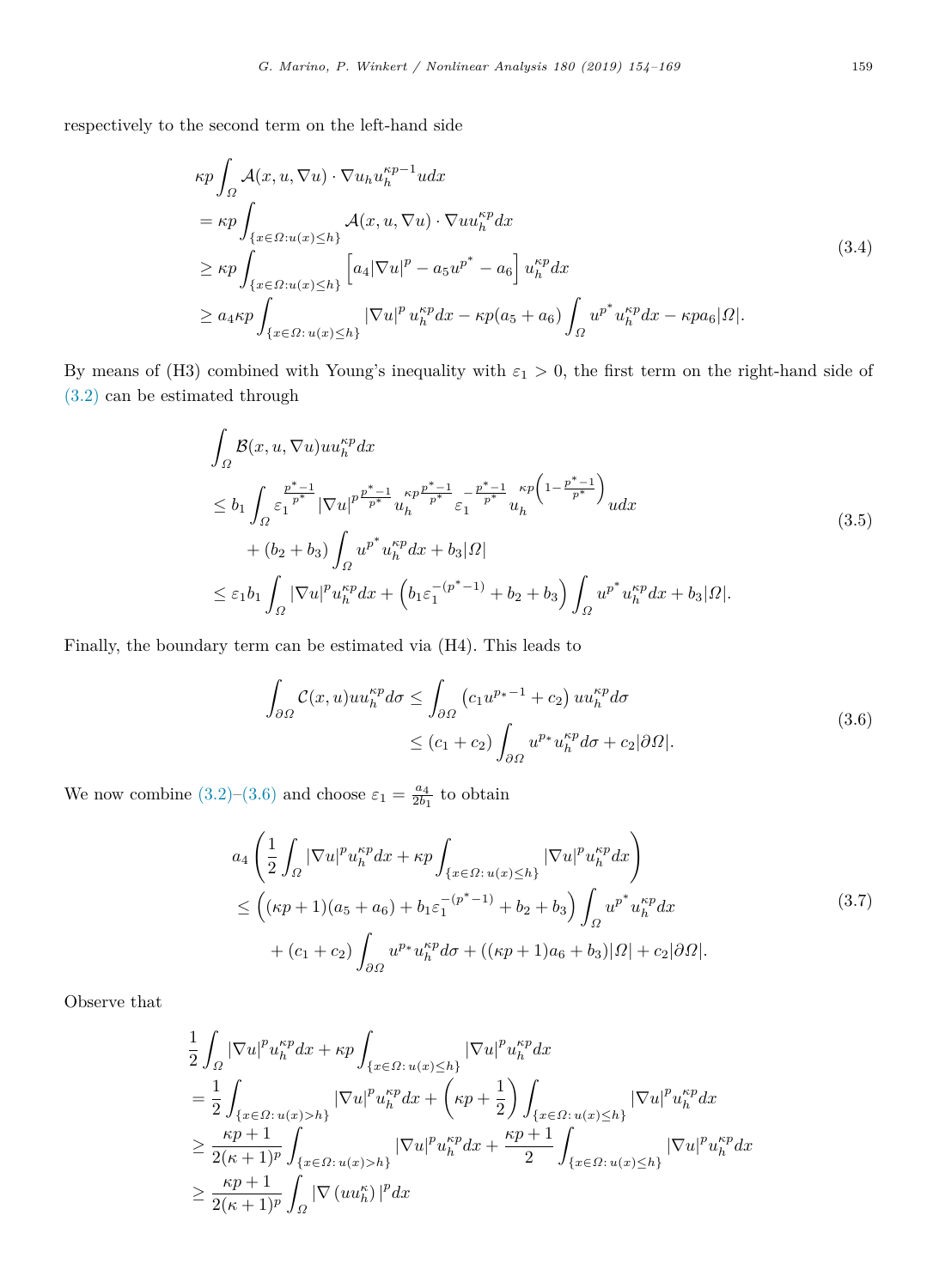invoking Bernoulli's inequality  $(\kappa + 1)^p \ge \kappa p + 1$ . From ([3.7](#page-5-1)) it follows

<span id="page-6-0"></span>
$$
a_4 \frac{\kappa p + 1}{2(\kappa + 1)^p} \int_{\Omega} |\nabla (u u_h^{\kappa})|^p dx
$$
  
\n
$$
\leq ((\kappa p + 1)(a_5 + a_6) + b_1 \varepsilon_1^{-(p^* - 1)} + b_2 + b_3) \int_{\Omega} u^{p^*} u_h^{\kappa p} dx
$$
  
\n
$$
+ (c_1 + c_2) \int_{\partial \Omega} u^{p*} u_h^{\kappa p} d\sigma + ((\kappa p + 1)a_6 + b_3) |\Omega| + c_2 |\partial \Omega|.
$$
\n(3.8)

Dividing by  $a_4$ , summarizing the constants and adding on both sides of  $(3.8)$  the nonnegative term  $\frac{\kappa p+1}{(\kappa+1)^p}$  ||*uu*<sup> $\kappa$ </sup><sub>*h*</sub> ||*p* gives

$$
\frac{\kappa p+1}{(\kappa+1)^p} \|u u_h^{\kappa}\|_{1,p}^p \n\leq \frac{\kappa p+1}{(\kappa+1)^p} \|u u_h^{\kappa}\|_p^p + M_1(\kappa p+1) \int_{\Omega} u^{p^*} u_h^{\kappa p} dx + M_2 \int_{\partial \Omega} u^{p*} u_h^{\kappa p} d\sigma + M_3 \kappa.
$$
\n(3.9)

 $\textbf{Part I: } u \in L^r(\overline{\Omega}) \textbf{ for any finite } r$ 

Let us now estimate the terms on the right-hand side involving the critical exponents. We set  $a := u^{p^* - p}$ and  $b := u^{p_*-p}$ . Moreover, let  $L > 0$  and  $G > 0$ . Then, by using Hölder's inequality and the Sobolev embeddings for  $p^*$  and  $p_*$ , see Section [2,](#page-2-0) we get

<span id="page-6-1"></span>
$$
\int_{\Omega} u^{p^*} u_h^{kp} dx
$$
\n
$$
= \int_{\{x \in \Omega : a(x) \le L\}} a u^p u_h^{kp} dx + \int_{\{x \in \Omega : a(x) > L\}} a u^p u_h^{kp} dx
$$
\n
$$
\le L \int_{\{x \in \Omega : a(x) \le L\}} u^p u_h^{kp} dx
$$
\n
$$
+ \left( \int_{\{x \in \Omega : a(x) > L\}} a^{\frac{p^*}{p^* - p}} dx \right)^{\frac{p^* - p}{p^*}} \left( \int_{\Omega} u^{p^*} u_h^{kp^*} dx \right)^{\frac{p}{p^*}}
$$
\n
$$
\le L \|u u_h^{k} \|_p^p + \left( \int_{\{x \in \Omega : a(x) > L\}} a^{\frac{p^*}{p^* - p}} dx \right)^{\frac{p^* - p}{p^*}} c_{\Omega}^p \|u u_h^{k} \|_{1, p}^p
$$
\n
$$
(3.10)
$$

and

$$
\int_{\partial\Omega} u^{p*} u_h^{\kappa p} d\sigma
$$
\n
$$
= \int_{\{x \in \partial\Omega : b(x) \le G\}} bu^{p} u_h^{\kappa p} d\sigma + \int_{\{x \in \partial\Omega : b(x) > G\}} bu^{p} u_h^{\kappa p} d\sigma
$$
\n
$$
\le G \int_{\{x \in \partial\Omega : b(x) \le G\}} u^{p} u_h^{\kappa p} d\sigma
$$
\n
$$
+ \left( \int_{\{x \in \partial\Omega : b(x) > G\}} b^{\frac{p*}{p*}} d\sigma \right)^{\frac{p_* - p}{p_*}} \left( \int_{\partial\Omega} u^{p*} u_h^{\kappa p*} d\sigma \right)^{\frac{p}{p*}}
$$
\n
$$
\le G \| u u_h^{\kappa} \|_{p, \partial\Omega}^p + \left( \int_{\{x \in \partial\Omega : b(x) > G\}} b^{\frac{p_*}{p_*}} d\sigma \right)^{\frac{p_* - p}{p_*}} c_{\partial\Omega}^p \| u u_h^{\kappa} \|_{1, p}^p
$$
\n(3.11)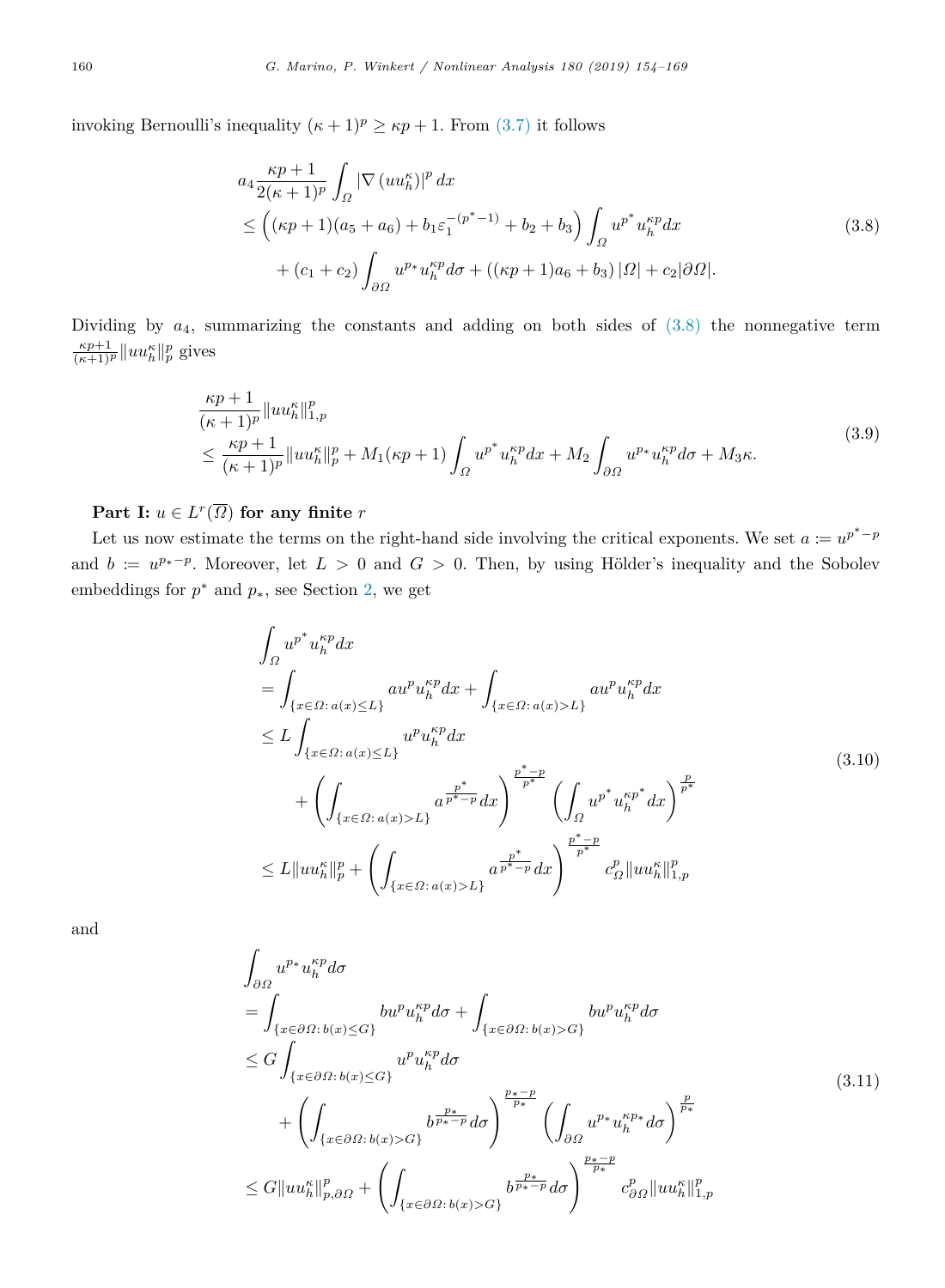with the embedding constants  $c_{\Omega}$  and  $c_{\partial\Omega}$ . Note that

<span id="page-7-0"></span>
$$
H(L) := \left( \int_{\{x \in \Omega : a(x) > L\}} a^{\frac{p^*}{p^*} - p} dx \right)^{\frac{p^* - p}{p^*}} \to 0 \quad \text{as } L \to \infty,
$$
\n
$$
K(G) := \left( \int_{\{x \in \partial\Omega : b(x) > G\}} b^{\frac{p_x}{p_x - p}} d\sigma \right)^{\frac{p_x - p}{p^*}} \to 0 \quad \text{as } G \to \infty.
$$
\n
$$
(3.12)
$$

Combining  $(3.9)$  $(3.9)$ – $(3.12)$  $(3.12)$  finally yields

<span id="page-7-1"></span>
$$
\frac{\kappa p+1}{(\kappa+1)^p} \|u u_h^{\kappa}\|_{1,p}^p
$$
\n
$$
\leq \left[\frac{\kappa p+1}{(\kappa+1)^p} + M_1(\kappa p+1)L\right] \|u u_h^{\kappa}\|_p^p + M_1(\kappa p+1) H(L) c_{\Omega}^p \|u u_h^{\kappa}\|_{1,p}^p \tag{3.13}
$$
\n
$$
+ M_2 G \|u u_h^{\kappa}\|_{p,\partial\Omega}^p + M_2 K(G) c_{\partial\Omega}^p \|u u_h^{\kappa}\|_{1,p}^p + M_3 \kappa.
$$

Now we choose  $L = L(\kappa, u) > 0$  and  $G = G(\kappa, u) > 0$  such that

$$
M_1(\kappa p + 1)H(L)c_{\Omega}^p = \frac{\kappa p + 1}{4(\kappa + 1)^p}, \qquad M_2K(G)c_{\partial\Omega}^p = \frac{\kappa p + 1}{4(\kappa + 1)^p}.
$$

Then, ([3.13](#page-7-1)) becomes

$$
\frac{\kappa p + 1}{2(\kappa + 1)^p} \|u u_h^{\kappa}\|_{1,p}^p
$$
\n
$$
\leq \left[\frac{\kappa p + 1}{(\kappa + 1)^p} + M_1(\kappa p + 1) L(\kappa, u)\right] \|u u_h^{\kappa}\|_p^p + M_2 G(\kappa, u) \|u u_h^{\kappa}\|_{p, \partial \Omega}^p + M_3 \kappa,
$$
\n(3.14)

where  $L(\kappa, u)$  and  $G(\kappa, u)$  depend on  $\kappa$  and on the solution *u*.

**Case I.1:**  $u \in L^r(\Omega)$  for any finite *r* 

We can use [Proposition](#page-2-2) [2.1](#page-2-2) to estimate the remaining boundary term in form of

<span id="page-7-3"></span><span id="page-7-2"></span>
$$
||uu_h^{\kappa}||_{p,\partial\Omega}^p \leq \varepsilon_2||uu_h^{\kappa}||_{1,p}^p + \tilde{c}_1\varepsilon_2^{-\tilde{c}_2}||uu_h^{\kappa}||_p^p. \tag{3.15}
$$

Choosing  $\varepsilon_2 = \frac{1}{M_2 G(\kappa, u)} \frac{\kappa p + 1}{4(\kappa + 1)^p}$  and applying [\(3.15\)](#page-7-2) to ([3.14\)](#page-7-3) gives

$$
\frac{\kappa p + 1}{4(\kappa + 1)^p} \|u u_h^{\kappa}\|_{1,p}^p
$$
\n
$$
\leq \left[\frac{\kappa p + 1}{(\kappa + 1)^p} + M_1(\kappa p + 1)L(\kappa, u) + M_2 G(\kappa, u)\tilde{c}_1 \varepsilon_2^{-\tilde{c}_2}\right] \|u u_h^{\kappa}\|_p^p + M_3 \kappa.
$$
\n(3.16)

Inequality  $(3.16)$  $(3.16)$  can be rewritten as

<span id="page-7-7"></span><span id="page-7-6"></span><span id="page-7-5"></span><span id="page-7-4"></span>
$$
||uu_h^{\kappa}||_{1,p}^p \le M_4(\kappa, u) [||uu_h^{\kappa}||_p^p + 1]
$$
\n(3.17)

with a constant  $M_4(\kappa, u)$  depending on  $\kappa$  and on the function *u*. We may apply the Sobolev embedding theorem on the left-hand side of  $(3.17)$  which leads to

$$
||uu_h^{\kappa}||_{p^*} \le c_{\Omega}||uu_h^{\kappa}||_{1,p} \le M_5(\kappa, u) \left[||uu_h^{\kappa}||_p^p + 1\right]^{\frac{1}{p}}.
$$
\n(3.18)

Now we can start with the typical bootstrap arguments. We choose  $\kappa_1$  such that  $(\kappa_1 + 1)p = p^*$ . Then ([3.18](#page-7-6)) becomes

$$
||uu_h^{\kappa_1}||_{p^*} \le M_5(\kappa_1, u) \left[||uu_h^{\kappa_1}||_p^p + 1\right]^{\frac{1}{p}} \le M_6(\kappa_1, u) \left[||u^{\kappa_1+1}||_p^p + 1\right]^{\frac{1}{p}}
$$
  
=  $M_6(\kappa_1, u) \left[||u||_{p^*}^{p^*} + 1\right]^{\frac{1}{p}} < \infty,$  (3.19)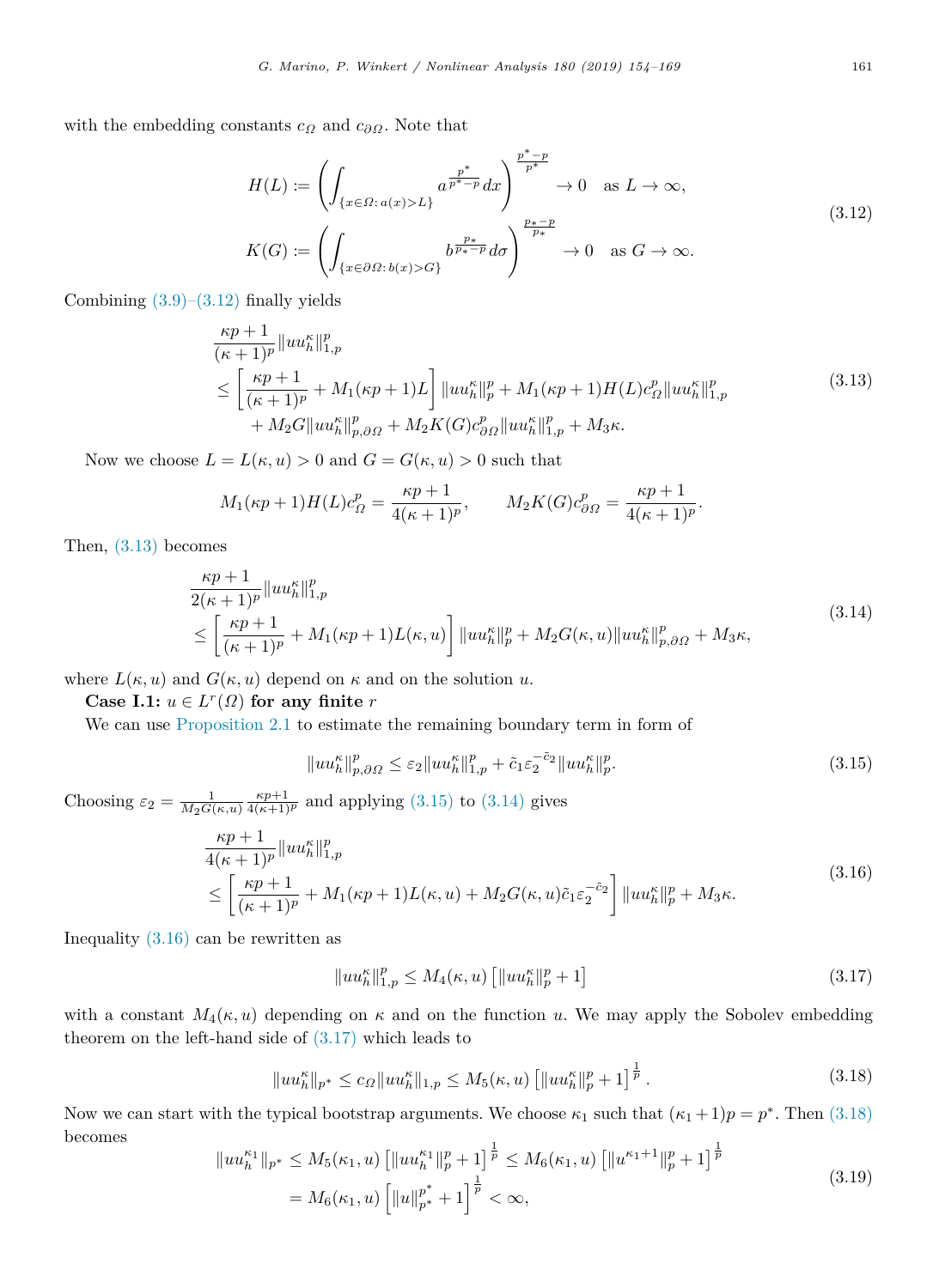since  $u_h(x) = \min(u(x), h(x)) \le u(x)$  for a. a.  $x \in \Omega$ . Now we may apply Fatou's Lemma as  $h \to \infty$  in ([3.19\)](#page-7-7). This gives

$$
||u||_{(\kappa_1+1)p^*} = ||u^{\kappa_1+1}||_{p^*}^{\frac{1}{\kappa_1+1}} \le M_7(\kappa_1, u) \left[ ||u||_{p^*}^{p^*} + 1 \right]^{\frac{1}{(\kappa_1+1)p}} < \infty.
$$
\n(3.20)

Hence,  $u \in L^{(\kappa_1+1)p^*}(\Omega)$ . Repeating the steps from  $(3.18)-(3.20)$  $(3.18)-(3.20)$  $(3.18)-(3.20)$  $(3.18)-(3.20)$  $(3.18)-(3.20)$  for each  $\kappa$ , we choose a sequence such that

<span id="page-8-0"></span> $\kappa_2$  :  $(\kappa_2 + 1)p = (\kappa_1 + 1)p^*$ ,  $\kappa_3$  :  $(\kappa_3 + 1)p = (\kappa_2 + 1)p^*$ , . . . . . . *.*

This shows that

<span id="page-8-2"></span><span id="page-8-1"></span>
$$
||u||_{(\kappa+1)p^*} \le M_8(\kappa, u) \tag{3.21}
$$

for any finite number  $\kappa$ , where  $M_8(\kappa, u)$  is a positive constant depending both on  $\kappa$  and on the solution *u*. Thus,  $u \in L^r(\Omega)$  for any  $r \in (1,\infty)$ . This proves Case I.1.

**Case I.2:**  $u \in L^r(\partial\Omega)$  for any finite *r* 

Let us repeat inequality  $(3.14)$  $(3.14)$  $(3.14)$  which says

$$
\frac{\kappa p + 1}{2(\kappa + 1)^p} \|u u_h^{\kappa}\|_{1,p}^p
$$
\n
$$
\leq \left[\frac{\kappa p + 1}{(\kappa + 1)^p} + M_9(\kappa p + 1)L(\kappa, u)\right] \|u u_h^{\kappa}\|_p^p + M_{10} G(\kappa, u) \|u u_h^{\kappa}\|_{p,\partial\Omega}^p + M_{11}\kappa.
$$
\n(3.22)

Taking into account  $(3.21)$ , we can write  $(3.22)$  $(3.22)$  in the form

<span id="page-8-4"></span><span id="page-8-3"></span>
$$
||uu_h^{\kappa}||_{1,p}^p \le M_{12}(\kappa, u) \left[||uu_h^{\kappa}||_{p,\partial\Omega}^p + 1\right].
$$
\n(3.23)

Now we may apply the Sobolev embedding theorem for the boundary on the left-hand side of ([3.23\)](#page-8-3). This gives

$$
||uu_h^{\kappa}||_{p_*,\partial\Omega} \le c_{\partial\Omega}||uu_h^{\kappa}||_{1,p} \le M_{13}(\kappa, u) \left[||uu_h^{\kappa}||_{p,\partial\Omega}^p + 1\right]^{\frac{1}{p}}.
$$
\n(3.24)

As before we proceed with a bootstrap argument and choose  $\kappa_1$  in ([3.24\)](#page-8-4) such that  $(\kappa_1 + 1)p = p_*$ . This yields

$$
||uu_h^{\kappa_1}||_{p_*,\partial\Omega} \le M_{13}(\kappa_1, u) \left[||uu_h^{\kappa_1}||_{p,\partial\Omega}^p + 1\right]^{\frac{1}{p}} \le M_{14}(\kappa_1, u) \left[||u^{\kappa_1+1}||_{p,\partial\Omega}^p + 1\right]^{\frac{1}{p}} \le M_{14}(\kappa_1, u) \left[||u||_{p_*,\partial\Omega}^{p_*} + 1\right]^{\frac{1}{p}} < \infty.
$$
\n(3.25)

Applying again Fatou's Lemma we obtain from ([3.25](#page-8-5))

$$
||u||_{(\kappa_1+1)p_*,\partial\Omega} = ||u^{\kappa_1+1}||_{p_*,\partial\Omega}^{\frac{1}{\kappa_1+1}} \le M_{15}(\kappa_1,u) \left[||u||_{p_*,\partial\Omega}^{p_*} + 1\right]^{\frac{1}{(\kappa_1+1)p}} < \infty.
$$
 (3.26)

Therefore,  $u \in L^{(\kappa_1+1)p_*}(\partial\Omega)$ . For each  $\kappa$  we repeat the steps from  $(3.24)-(3.26)$  $(3.24)-(3.26)$  $(3.24)-(3.26)$  $(3.24)-(3.26)$  and choose a sequence such that

<span id="page-8-6"></span><span id="page-8-5"></span>
$$
\kappa_2 : (\kappa_2 + 1)p = (\kappa_1 + 1)p_*,\n\kappa_3 : (\kappa_3 + 1)p = (\kappa_2 + 1)p_*,\n\vdots \qquad \vdots
$$

We obtain

<span id="page-8-7"></span>
$$
||u||_{(\kappa+1)p_*,\partial\Omega} \le M_{16}(\kappa, u)
$$
\n(3.27)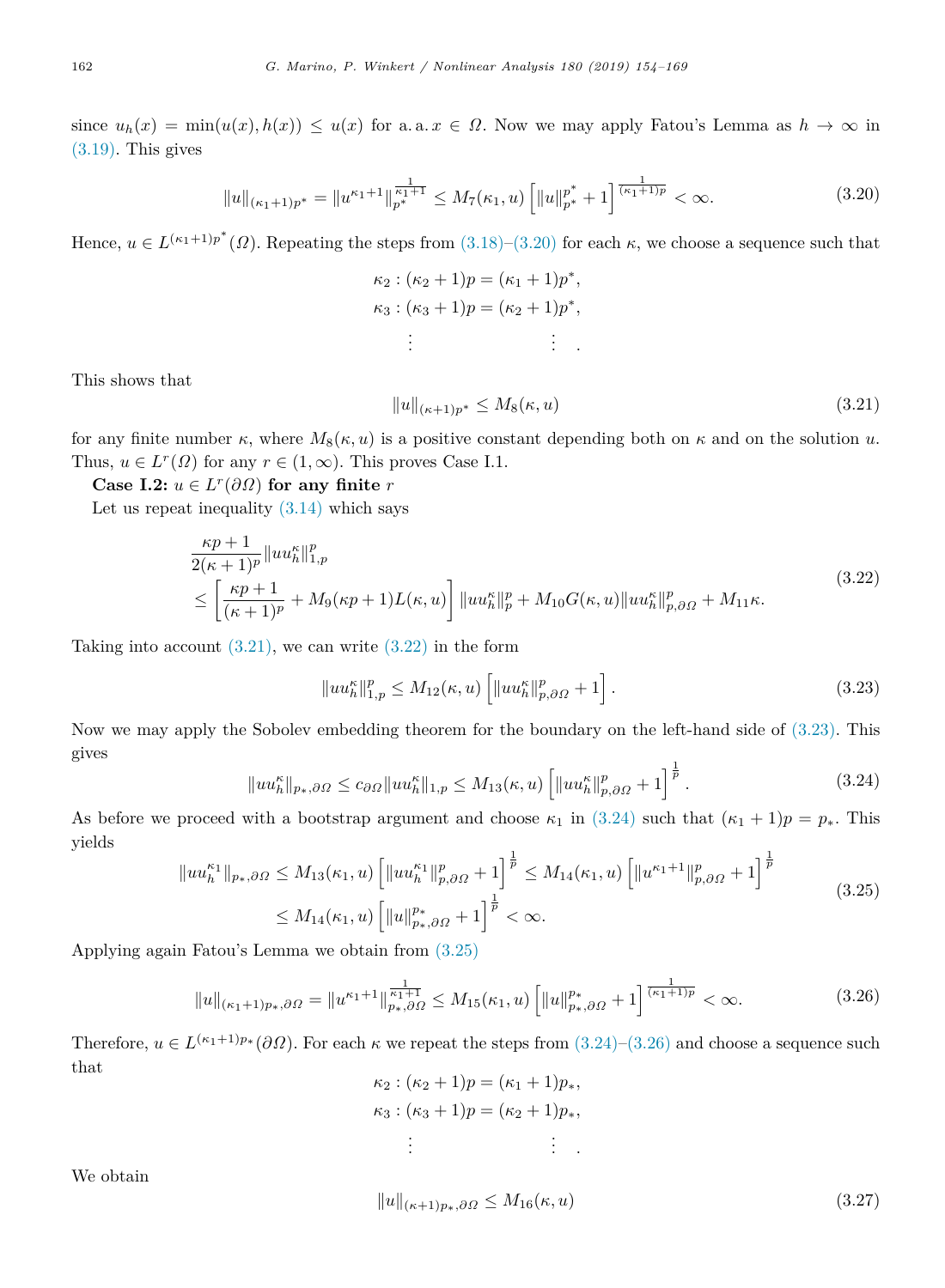for any finite number  $\kappa$ , where  $M_{16}(\kappa, u)$  is a positive constant depending on  $\kappa$  and on the solution *u*. Thus,  $u \in L^r(\partial\Omega)$  for any  $r \in (1,\infty)$ , and therefore  $u \in L^r(\overline{\Omega})$  for any finite  $r \in (1,\infty)$ . This completes the proof of Part I.

## **Part II:**  $u \in L^{\infty}(\overline{\Omega})$

Let us recall inequality  $(3.9)$  which says

$$
\frac{\kappa p+1}{(\kappa+1)^p} \|u u_h^{\kappa}\|_{1,p}^p
$$
\n
$$
\leq \frac{\kappa p+1}{(\kappa+1)^p} \|u u_h^{\kappa}\|_p^p + M_{17}(\kappa p+1) \int_{\Omega} u^{p^*} u_h^{\kappa p} dx + M_{18} \int_{\partial \Omega} u^{p^*} u_h^{\kappa p} d\sigma + M_{19} \kappa.
$$
\n(3.28)

Let us fix numbers  $\tilde{q}_1 \in (p, p^*)$  and  $\tilde{q}_2 \in (p, p_*)$ . Then, by applying Hölder's inequality and the results of Part I, see  $(3.21)$  and  $(3.27)$ , we derive for the several terms on the right-hand side of  $(3.28)$  $(3.28)$ 

<span id="page-9-0"></span>
$$
||uu_h^{\kappa}||_p^p \leq |\Omega|^{\frac{\tilde{q}_1-p}{\tilde{q}_1}} \left( \int_{\Omega} (uu_h^{\kappa})^{\tilde{q}_1} dx \right)^{\frac{p}{\tilde{q}_1}} \leq M_{20} ||uu_h^{\kappa}||_{\tilde{q}_1}^p,
$$
  

$$
\int_{\Omega} u^{p^*} u_h^{\kappa p} dx = \int_{\Omega} u^{p^* - p} (uu_h^{\kappa})^p dx
$$
  

$$
\leq \left( \int_{\Omega} u^{\frac{p^* - p}{\tilde{q}_1}} dx \right)^{\frac{\tilde{q}_1 - p}{\tilde{q}_1}} \left( \int_{\Omega} (uu_h^{\kappa})^{\tilde{q}_1} \right)^{\frac{p}{\tilde{q}_1}} \leq M_{21} ||uu_h^{\kappa}||_{\tilde{q}_1}^p,
$$
  

$$
\int_{\partial \Omega} u^{p*} u_h^{\kappa p} d\sigma = \int_{\partial \Omega} u^{p* - p} (uu_h^{\kappa})^p d\sigma
$$
  

$$
\leq \left( \int_{\partial \Omega} u^{\frac{p* - p}{\tilde{q}_2}} d\sigma \right)^{\frac{\tilde{q}_2 - p}{\tilde{q}_2}} \left( \int_{\partial \Omega} (uu_h^{\kappa})^{\tilde{q}_2} d\sigma \right)^{\frac{p}{\tilde{q}_2}}
$$
  

$$
\leq M_{22} ||uu_h^{\kappa}||_{\tilde{q}_2, \partial \Omega}^p.
$$
  
(3.29)

Note that *M*21*, M*<sup>22</sup> are finite because of Part I. Moreover, we see from the calculations above that

<span id="page-9-1"></span>
$$
M_{21} = M_{21} \left( \|u\|_{\frac{p^* - p}{\tilde{q}_1 - p} \tilde{q}_1} \right) \quad \text{and} \quad M_{22} = M_{22} \left( \|u\|_{\frac{p_* - p}{\tilde{q}_2 - p} \tilde{q}_2} \right). \tag{3.30}
$$

Using  $(3.29)$  $(3.29)$  to  $(3.28)$  $(3.28)$  leads to

$$
\frac{\kappa p+1}{(\kappa+1)^p} \|u u_h^{\kappa}\|_{1,p}^p \le M_{23} \frac{\kappa p+1}{(\kappa+1)^p} \|u u_h^{\kappa}\|_{\tilde{q}_1}^p + M_{24} \|u u_h^{\kappa}\|_{\tilde{q}_2,\partial\Omega}^p + M_{25}\kappa. \tag{3.31}
$$

**Case II.1:**  $u \in L^{\infty}(\Omega)$ 

As before, we can estimate the boundary term via [Proposition](#page-2-2) [2.1](#page-2-2) and then use Hölder's inequality as seen in the first line of  $(3.29)$  $(3.29)$ . This gives

<span id="page-9-6"></span><span id="page-9-3"></span><span id="page-9-2"></span>
$$
||uu_h^{\kappa}||_{\tilde{q}_2,\partial\Omega}^p \leq \varepsilon_3 ||uu_h^{\kappa}||_{1,p}^p + \tilde{c}_1 \varepsilon_3^{-\tilde{c}_2} ||uu_h^{\kappa}||_p^p
$$
  

$$
\leq \varepsilon_3 ||uu_h^{\kappa}||_{1,p}^p + \tilde{c}_1 \varepsilon_3^{-\tilde{c}_2} M_{20} ||uu_h^{\kappa}||_q^p.
$$
 (3.32)

Now we choose  $\varepsilon_3 = \frac{\kappa p + 1}{2M_{24}(\kappa + 1)^p}$  and apply [\(3.32](#page-9-2)) in ([3.31](#page-9-3)) to obtain

$$
\frac{\kappa p+1}{2(\kappa+1)^p} \|u u_h^{\kappa}\|_{1,p}^p \le \left(M_{23}(\kappa p+1) + \tilde{c}_1 \varepsilon_3^{-\tilde{c}_2} M_{20} M_{24}\right) \|u u_h^{\kappa}\|_{\tilde{q}_1}^p + M_{25} \kappa. \tag{3.33}
$$

Inequality ([3.33\)](#page-9-4) can be rewritten in the form

<span id="page-9-5"></span><span id="page-9-4"></span>
$$
||uu_h^{\kappa}||_{1,p}^p \le M_{26} \left( (\kappa+1)^p \right)^{M_{27}} \left[ ||uu_h^{\kappa}||_{\tilde{q}_1}^p + 1 \right]. \tag{3.34}
$$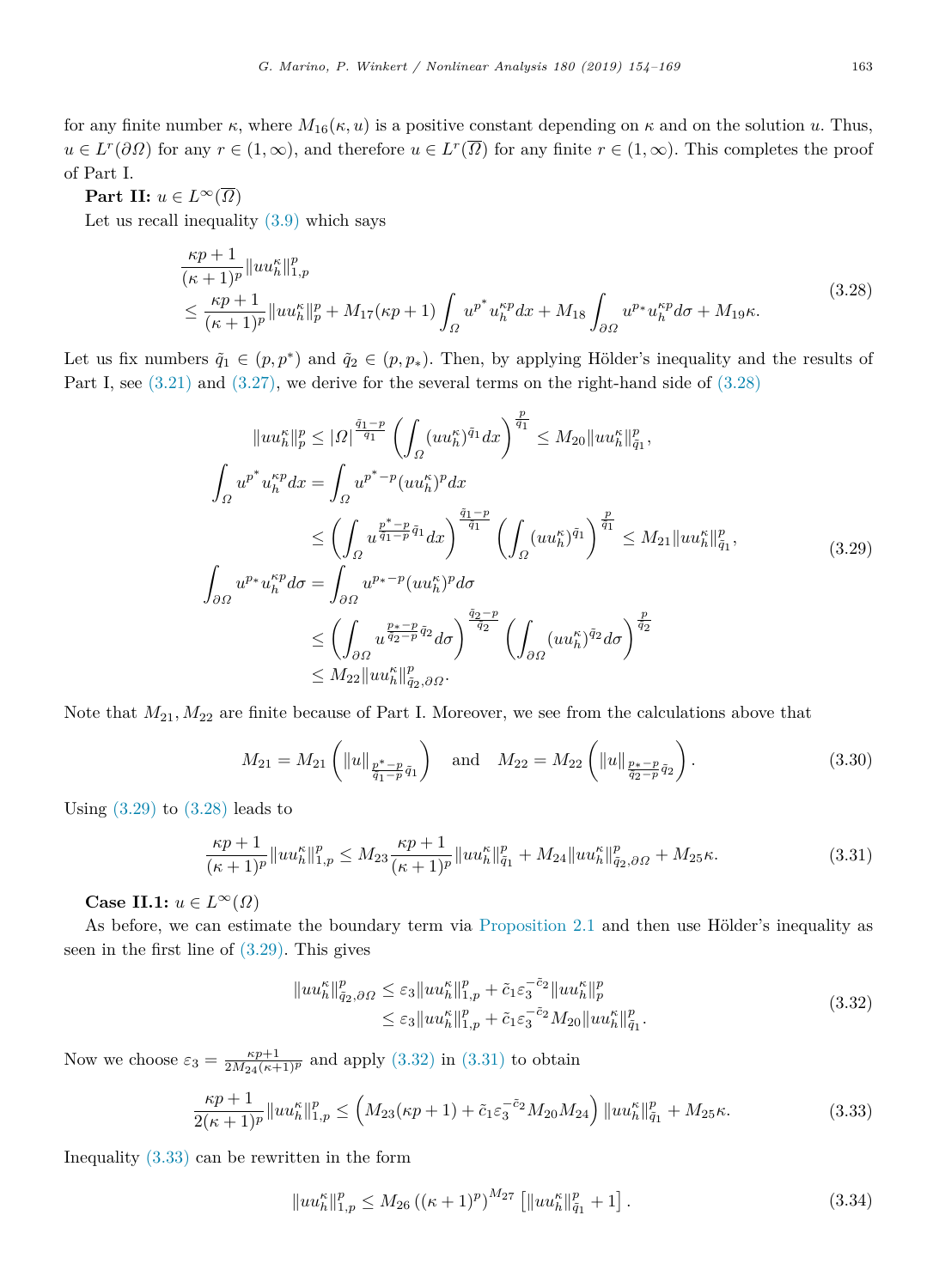In order so see this, note that

$$
\frac{2(\kappa+1)^p}{\kappa p+1} \left( M_{23}(\kappa p+1) + \tilde{c}_1 \varepsilon_3^{-\tilde{c}_2} M_{20} M_{24} \right)
$$
  
=  $2(\kappa+1)^p \left( M_{23} + \tilde{c}_1 \left( \frac{2M_{24}(\kappa+1)^p}{\kappa p+1} \right)^{\tilde{c}_2} \frac{1}{\kappa p+1} M_{20} M_{24} \right)$   
 $\leq M_{26} \left( (\kappa+1)^p \right)^{M_{27}}.$ 

Now we may apply the Sobolev embedding on the left-hand side of  $(3.34)$  $(3.34)$  $(3.34)$  and the fact that  $u \in L^r(\Omega)$  for any finite  $r \in (1, \infty)$  to get

$$
||uu_h^{\kappa}||_{p^*} \le c_{\Omega}||uu_h^{\kappa}||_{1,p} \le M_{27} ((\kappa+1)^{M_{28}}) [||uu_h^{\kappa}||_{\tilde{q}_1}^p + 1]^{\frac{1}{p}} \le M_{29} ((\kappa+1)^{M_{28}}) [||u^{\kappa+1}||_{\tilde{q}_1}^p + 1]^{\frac{1}{p}} < \infty.
$$
\n(3.35)

Applying Fatou's Lemma in [\(3.35\)](#page-10-0) implies that

$$
||u||_{(\kappa+1)p^*} = ||u^{\kappa+1}||_{p^*}^{\frac{1}{\kappa+1}} \le M_{29}^{\frac{1}{\kappa+1}} \left( (\kappa+1)^{M_{28}} \right)^{\frac{1}{\kappa+1}} \left[ ||u^{\kappa+1}||_{\tilde{q}_1}^p + 1 \right]^{\frac{1}{(\kappa+1)p}}.
$$
 (3.36)

Observe that

$$
((\kappa+1)^{M_{28}})^{\frac{1}{\sqrt{\kappa+1}}} \ge 1 \quad \text{and} \quad \lim_{\kappa \to \infty} ((\kappa+1)^{M_{28}})^{\frac{1}{\sqrt{\kappa+1}}} = 1.
$$

Hence, we find a constant  $M_{30} > 1$  such that

<span id="page-10-1"></span><span id="page-10-0"></span>
$$
\left( (\kappa + 1)^{M_{28}} \right)^{\frac{1}{\kappa + 1}} \le M_{30}^{\frac{1}{\sqrt{\kappa + 1}}}.
$$
\n(3.37)

From  $(3.36)$  and  $(3.37)$  we derive

$$
||u||_{(\kappa+1)p^{*}} \le M_{29}^{\frac{1}{\kappa+1}} M_{30}^{\frac{1}{\sqrt{\kappa+1}}} \left[ ||u^{\kappa+1}||_{\tilde{q}_1}^p + 1 \right]^{\frac{1}{(\kappa+1)p}}.
$$
\n(3.38)

Now we are ready to prove the uniform boundedness with respect to *κ*. To this end, suppose there is a sequence  $\kappa_n \to \infty$  such that

<span id="page-10-3"></span><span id="page-10-2"></span>
$$
||u^{\kappa_n+1}||_{\tilde{q}_1}^p\leq 1,
$$

which is equivalent to

<span id="page-10-5"></span><span id="page-10-4"></span>
$$
||u||_{(\kappa_n+1)\tilde{q}_1} \le 1,
$$

then [Proposition](#page-3-2) [2.2](#page-3-2) implies that  $||u||_{\infty} < \infty$ .

In the opposite case there exists a number  $\kappa_0 > 0$  such that

$$
||u^{\kappa+1}||_{\tilde{q}_1}^p > 1 \qquad \text{for any } \kappa \ge \kappa_0. \tag{3.39}
$$

Combining ([3.38](#page-10-3)) and ([3.39](#page-10-4)) yields

$$
||u||_{(\kappa+1)p^{*}} \le M_{29}^{\frac{1}{\kappa+1}} M_{30}^{\frac{1}{\sqrt{\kappa+1}}} \left[2||u^{\kappa+1}||_{\tilde{q}_1}^p\right]^{\frac{1}{(\kappa+1)p}} \le M_{31}^{\frac{1}{\kappa+1}} M_{30}^{\frac{1}{\sqrt{\kappa+1}}} ||u||_{(\kappa+1)\tilde{q}_1} \tag{3.40}
$$

for any  $\kappa \geq \kappa_0$ . Applying again the bootstrap arguments we define a sequence  $(\kappa_n)$  such that

<span id="page-10-6"></span>
$$
\kappa_1: (\kappa_1 + 1)\tilde{q}_1 = (\kappa_0 + 1)p^*,\n\kappa_2: (\kappa_2 + 1)\tilde{q}_1 = (\kappa_1 + 1)p^*,\n\kappa_3: (\kappa_3 + 1)\tilde{q}_1 = (\kappa_2 + 1)p^*,\n\vdots \qquad \vdots
$$
\n(3.41)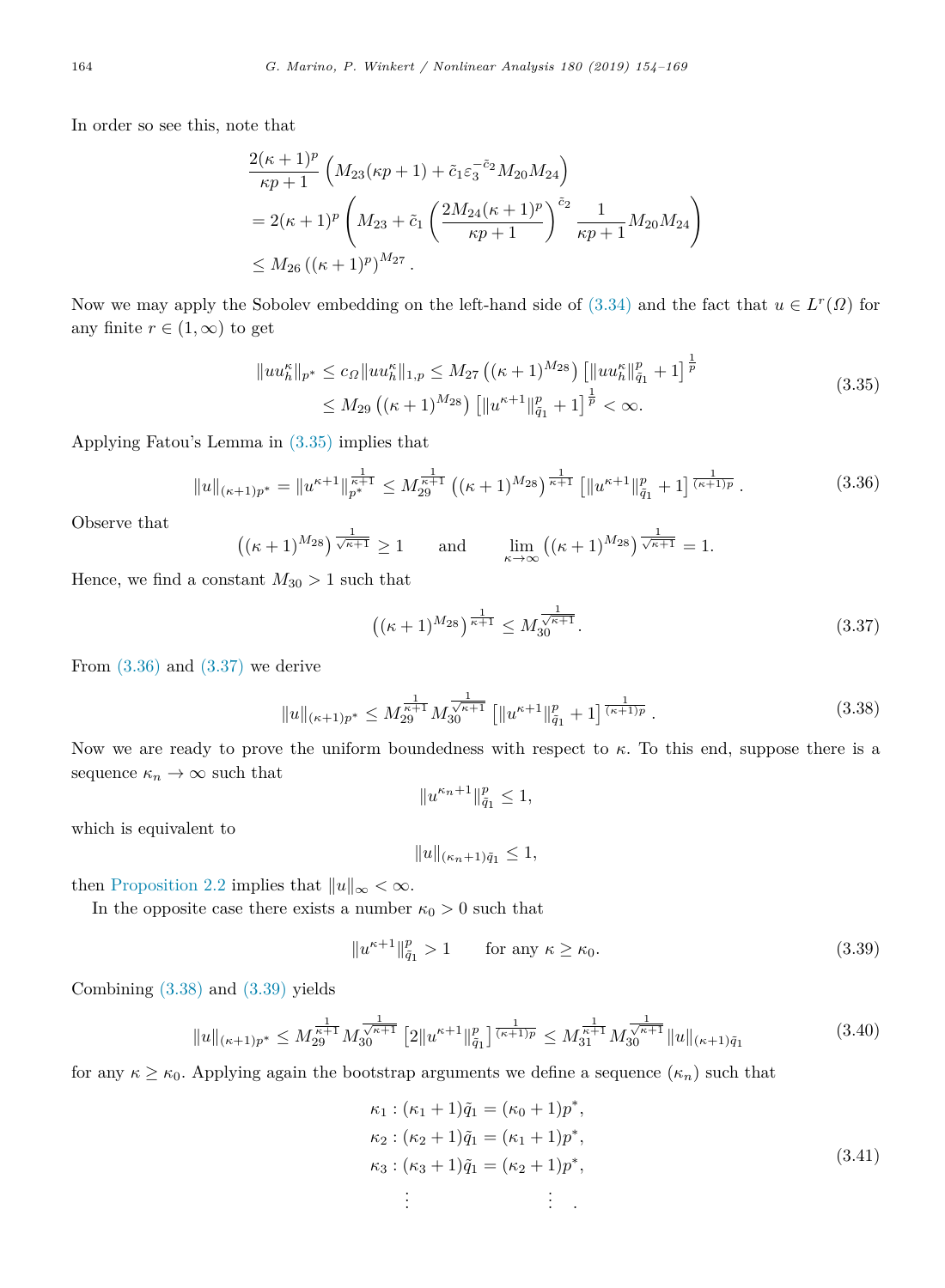By induction, from  $(3.40)$  $(3.40)$  and  $(3.41)$ , we obtain

$$
||u||_{(\kappa_n+1)p^*} \leq M_{31}^{\frac{1}{\kappa_n+1}}M_{30}^{\frac{1}{\sqrt{\kappa_n+1}}} ||u||_{(\kappa_n+1)\tilde{q}_1} = M_{31}^{\frac{1}{\kappa_n+1}}M_{30}^{\frac{1}{\sqrt{\kappa_n+1}}} ||u||_{(\kappa_{n-1}+1)p^*}
$$

for any  $n \in \mathbb{N}$ , where the sequence  $(\kappa_n)$  is chosen in such a way that  $(\kappa_n + 1) = (\kappa_0 + 1) \left(\frac{p^*}{\tilde{a}_1}\right)$  $\left(\frac{p^*}{\tilde{q}_1}\right)^n$ . Following this we see that

$$
||u||_{(\kappa_n+1)p^*} \le M_{31}^{\sum_{i=1}^n \frac{1}{\kappa_i+1}} M_{30}^{\sum_{i=1}^n \frac{1}{\sqrt{\kappa_i+1}}} ||u||_{(\kappa_0+1)p^*}
$$

with  $(\kappa_n + 1)p^* \to \infty$  as  $n \to \infty$ . Since  $\frac{1}{\kappa_i+1} = \frac{1}{\kappa_0+1} \left(\frac{\tilde{q}_1}{p^*}\right)^i$  and  $\frac{\tilde{q}_1}{p^*} < 1$ , there is a constant  $M_{32} > 0$  such that

$$
||u||_{(\kappa_n+1)p^*} \leq M_{32}||u||_{(k_0+1)p^*} < \infty,
$$

where the finiteness of the right-hand side follows from Part I. Now we may apply [Proposition](#page-3-2) [2.2](#page-3-2) to conclude that  $u \in L^{\infty}(\Omega)$ , that is, there exists  $M > 0$ , which depends on the given data and on *u*, such that ∥*u*∥<sup>∞</sup> ≤ *M*.

**Case II.2:**  $u \in L^{\infty}(\partial\Omega)$ 

This case follows directly from Case II.1 and [Proposition](#page-3-0) [2.4](#page-3-0). Combining Case II.1 and II.2 shows that  $u \in L^{\infty}(\overline{\Omega})$ .  $\square$ 

**Remark 3.2.** It is clear that hypothesis (H1) is not needed in the proof of [Theorem](#page-4-1) [3.1](#page-4-1), but it is necessary to have a well-defined definition of a weak solution.

**Remark 3.3.** Since problem  $(1.1)$  involves functions that can exhibit a critical growth, one cannot expect to find a constant *M* which depends in an explicit way on natural norms such as ∥*u*∥*p*<sup>∗</sup> or ∥*u*∥*p*∗*,∂*<sup>Ω</sup> . But, if one searches for a dependence on norms that are greater than the critical ones, then a possible dependence is given on the norms ∥*u*∥ *<sup>p</sup>*∗−*<sup>p</sup>*  $\frac{p^* - p}{q_1 - p} q_1$  as well as  $||u||_{\frac{p_* - p}{q_2 - p} \tilde{q}_2, \partial \Omega}$ , where  $\tilde{q}_1 \in (p, p^*)$  and  $\tilde{q}_2 \in (p, p_*)$ , as seen in the proof of [Theorem](#page-4-1) [3.1](#page-4-1), see  $(3.30)$ .

Based on the results of [Theorem](#page-4-1) [3.1](#page-4-1), we obtain regularity results for solutions of type ([1.1](#page-0-4)). For simplification we drop the *s*-dependence of the operator. To this end, let  $\vartheta \in C^1(0,\infty)$  be a function such that

$$
0 < a_1 \le \frac{t\vartheta'(t)}{\vartheta(t)} \le a_2 \quad \text{and} \quad a_3 t^{p-1} \le \vartheta(t) \le a_4 \left(1 + t^{p-1}\right) \tag{3.42}
$$

for all  $t > 0$ , with some constants  $a_i > 0$ ,  $i \in \{1, 2, 3, 4\}$  and for  $1 < p < \infty$ . The hypotheses on  $\mathcal{A}: \overline{\Omega} \times \mathbb{R}^N \to \mathbb{R}^N$  read as follows.

- $H(\mathcal{A})$ :  $\mathcal{A}(x,\xi) = \mathcal{A}_0(x,|\xi|) \xi$  with  $\mathcal{A}_0 \in C(\overline{\Omega} \times \mathbb{R}_+)$  for all  $\xi \in \mathbb{R}^N$ , where  $\mathbb{R}_+ = [0,+\infty)$  and with  $\mathcal{A}_0(x,t) > 0$  for all  $x \in \overline{\Omega}$  and for all  $t > 0$ . Moreover,
	- (i)  $A_0 \in C^1(\overline{\Omega} \times (0,\infty))$ ,  $t \to tA_0(x,t)$  is strictly increasing in  $(0,\infty)$ ,  $\lim_{t\to 0^+} tA_0(x,t) = 0$  for all  $x \in \overline{\Omega}$  and

<span id="page-11-0"></span>
$$
\lim_{t \to 0^+} \frac{t\mathcal{A}_0'(x,t)}{\mathcal{A}_0(x,t)} = c > -1 \quad \text{for all } x \in \overline{\Omega};
$$

- $\left| \nabla_{\xi} \mathcal{A}(x,\xi) \right| \leq a_5 \frac{\vartheta(|\xi|)}{|\xi|}$  $\frac{(|\xi|)}{|\xi|}$  for all  $x \in \overline{\Omega}$ , for all  $\xi \in \mathbb{R}^N \setminus \{0\}$  and for some  $a_5 > 0$ ;
- (iii)  $\nabla_{\xi} \mathcal{A}(x,\xi) y \cdot y \geq \frac{\vartheta(|\xi|)}{|\xi|}$  $\frac{(|\xi|)}{|\xi|}|y|^2$  for all  $x \in \overline{\Omega}$ , for all  $\xi \in \mathbb{R}^N \setminus \{0\}$  and for all  $y \in \mathbb{R}^N$ .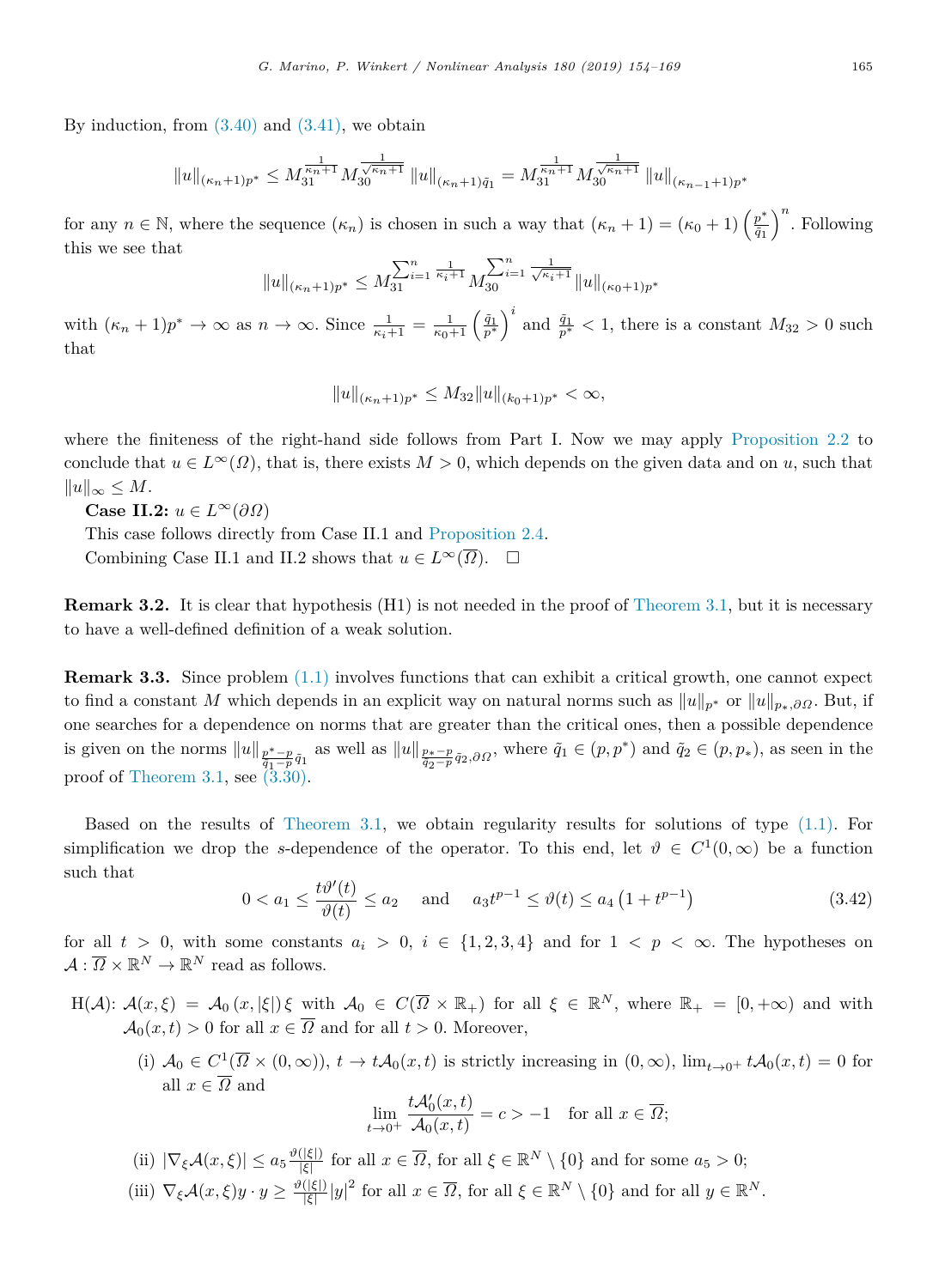**Remark 3.4.** We chose the special structure in  $H(A)$  to apply the nonlinear regularity theory, which is mainly based on the results of Lieberman [[11\]](#page-14-12) and Pucci–Serrin [[15\]](#page-14-14). Closely related to this subject is also the work by Motreanu–Motreanu–Papageorgiou [\[13](#page-14-15)]. If we set

<span id="page-12-0"></span>
$$
G_0(x,t) = \int_0^t \mathcal{A}_0(x,s)sds,
$$

then  $G_0 \in C^1(\overline{\Omega} \times \mathbb{R}_+)$  and the function  $G_0(x, \cdot)$  is increasing and strictly convex for all  $x \in \overline{\Omega}$ . We set  $G(x,\xi) = G_0(x,|\xi|)$  for all  $(x,\xi) \in \overline{\Omega} \times \mathbb{R}^N$  and obtain that  $G \in C^1(\overline{\Omega} \times \mathbb{R}^N)$  and that the function  $\xi \to G(x,\xi)$  is convex. Moreover, we easily derive that

$$
\nabla_{\xi} G(x,\xi) = (G_0)'_t(x,|\xi|) \frac{\xi}{|\xi|} = \mathcal{A}_0(x,|\xi|) \xi = \mathcal{A}(x,\xi)
$$

for all  $\xi \in \mathbb{R}^N \setminus \{0\}$  and  $\nabla_{\xi} G(x, 0) = 0$ . So,  $G(x, \cdot)$  is the primitive of  $\mathcal{A}(x, \cdot)$ . This fact, the convexity of  $G(x, \cdot)$  and since  $G(x, 0) = 0$  for all  $x \in \overline{\Omega}$  imply that

$$
G(x,\xi) \le \mathcal{A}(x,\xi) \cdot \xi \quad \text{for all } (x,\xi) \in \overline{\Omega} \times \mathbb{R}^N. \tag{3.43}
$$

The next lemma summarizes the main properties of  $A: \overline{\Omega} \times \mathbb{R}^N \to \mathbb{R}^N$ . The result is an easy consequence of  $(3.42)$  $(3.42)$  and the hypotheses  $H(A)$ .

**Lemma 3.5.** *If hypotheses H(*A*) are satisfied, then the following hold:*

- (i)  $A \in C(\overline{\Omega} \times \mathbb{R}^N, \mathbb{R}^N) \cap C^1(\overline{\Omega} \times (\mathbb{R}^N \setminus \{0\}), \mathbb{R}^N)$  and the map  $\xi \to A(x, \xi)$  is continuous and strictly *monotone (hence, maximal monotone) for all*  $x \in \overline{\Omega}$ ;
- (ii)  $|\mathcal{A}(x,\xi)| \le a_6 \left(1 + |\xi|^{p-1}\right)$  *for all*  $x \in \overline{\Omega}$ *, for all*  $\xi \in \mathbb{R}^N$  *and for some*  $a_6 > 0$ *;*
- (iii)  $\mathcal{A}(x,\xi) \cdot \xi \geq \frac{a_3}{p-1} |\xi|^p$  *for all*  $x \in \overline{\Omega}$  *and for all*  $\xi \in \mathbb{R}^N$ *.*

From this lemma along with ([3.43\)](#page-12-0) we easily deduce the following growth estimates for the primitive  $G(x, \cdot).$ 

**Corollary 3.6.** *If hypotheses H(*A*) hold, then*

<span id="page-12-1"></span>
$$
\frac{a_3}{p(p-1)}|\xi|^p \le G(x,\xi) \le a_7 (1+|\xi|^p)
$$

*for all*  $x \in \overline{\Omega}$ *, for all*  $\xi \in \mathbb{R}^N$  *and for some*  $a_7 > 0$ *.* 

Let  $A: W^{1,p}(\Omega) \to W^{1,p}(\Omega)^*$  be the nonlinear map defined by

$$
\langle A(u), \varphi \rangle = \int_{\Omega} \mathcal{A}(x, \nabla u) \cdot \nabla \varphi dx \quad \text{for all } u, \varphi \in W^{1, p}(\Omega). \tag{3.44}
$$

The next proposition summarizes the main properties of this operator, see Gasingsi-Papageorgiou [[7\]](#page-14-16).

**Proposition 3.7.** Let the hypotheses  $H(A)$  be satisfied and let  $A: W^{1,p}(\Omega) \to W^{1,p}(\Omega)^*$  be the map defined  $in (3.44)$  $in (3.44)$ . Then, A is bounded, continuous, monotone (hence maximal monotone) and of type  $(S_+)$ .

Let us state some operators which fit in our setting and which are of much interest.

**Example 3.8.** For simplicity, we drop the *x*-dependence of the operator  $A$ . The following maps satisfy hypotheses  $H(A)$ :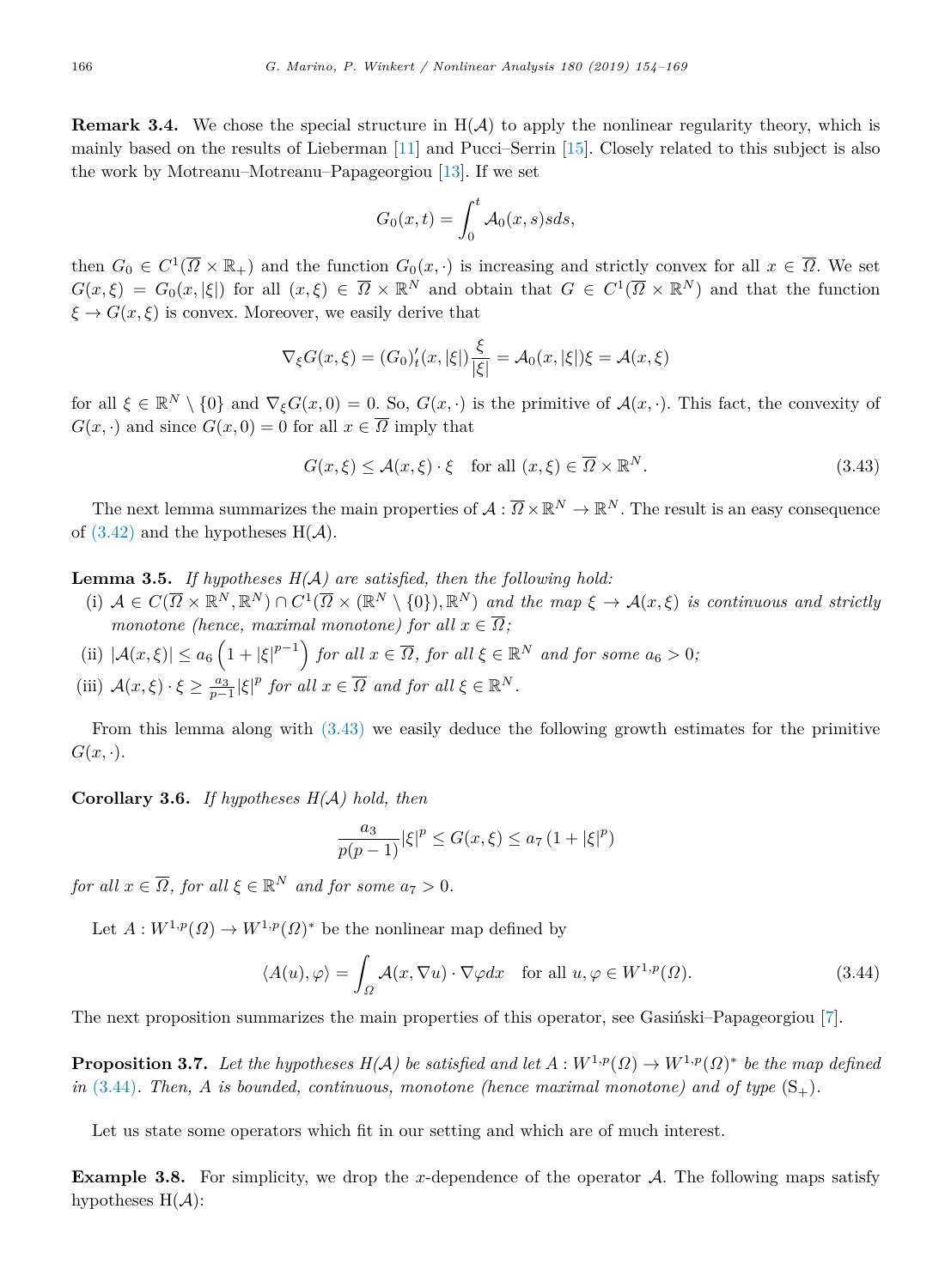(i) Let  $A(\xi) = |\xi|^{p-2}\xi$  with  $1 < p < \infty$ . This map corresponds to the *p*-Laplace differential operator defined by

$$
\Delta_p u = \text{div}\left( |\nabla u|^{p-2} \nabla u \right) \quad \text{for all } u \in W^{1,p}(\Omega).
$$

The potential is  $G(\xi) = \frac{1}{p} |\xi|^p$  for all  $\xi \in \mathbb{R}^N$ .

- (ii) The function  $\mathcal{A}(\xi) = |\xi|^{p-2}\xi + \mu |\xi|^{q-2}\xi$  with  $1 < q < p < \infty$  and  $\mu > 0$  compares with the  $(p,q)$ differential operator defined by  $\Delta_p u + \mu \Delta_q u$  for all  $u \in W^{1,p}(\Omega)$ . The potential is  $G(\xi) = \frac{1}{p} |\xi|^p + \frac{\mu}{q} |\xi|^q$ for all  $\xi \in \mathbb{R}^N$ .
- (iii) If  $\mathcal{A}(\xi) = \left(1 + |\xi|^2\right)^{\frac{p-2}{2}} \xi$  with  $1 < p < \infty$ , then this map represents the generalized *p*-mean curvature differential operator defined by

$$
\operatorname{div}\left[\left(1+|\nabla u|^2\right)^{\frac{p-2}{2}}\nabla u\right] \quad \text{ for all } u \in W^{1,p}(\Omega).
$$

The potential is  $G(\xi) = \frac{1}{p} \left[ (1 + |\xi|^2)^{\frac{p}{2}} - 1 \right]$  for all  $\xi \in \mathbb{R}^N$ .

Let us write hypotheses  $(H)$  without the structure conditions on  $\mathcal{A}$ .

 $H(\mathcal{B},\mathcal{C})$ : The functions  $\mathcal{B}: \Omega \times \mathbb{R} \times \mathbb{R}^N \to \mathbb{R}$  and  $\mathcal{C}: \partial \Omega \times \mathbb{R} \to \mathbb{R}$  are Carathéodory functions satisfying the following structure conditions:

$$
|\mathcal{B}(x,s,\xi)| \le b_1 |\xi|^{p \frac{q_1 - 1}{q_1}} + b_2 |s|^{q_1 - 1} + b_3, \quad \text{for a.a. } x \in \Omega,
$$
  

$$
|\mathcal{C}(x,s)| \le c_1 |s|^{q_2 - 1} + c_2, \quad \text{for a.a. } x \in \partial\Omega,
$$

for all  $s \in \mathbb{R}$ , for all  $\xi \in \mathbb{R}^N$ , with positive constants  $b_j, c_k$   $(j \in \{1, 2, 3\}, k \in \{1, 2\})$  and fixed numbers *p, q*1*, q*<sup>2</sup> such that

$$
1 < p < \infty, \qquad p \le q_1 \le p^*, \qquad p \le q_2 \le p_*
$$

with the critical exponents stated in  $(2.2)$  and  $(2.1)$ . Moreover, C satisfies the condition

$$
|\mathcal{C}(x,s) - \mathcal{C}(y,t)| \le L\left[|x-y|^{\alpha} + |s-t|^{\alpha}\right], \quad |\mathcal{C}(x,s)| \le L
$$

for all  $(x, s)$ ,  $(y, t) \in \partial \Omega \times [-M_0, M_0]$  with  $\alpha \in (0, 1]$  and constants  $M_0 > 0$  and  $L \geq 0$ .

Based on the hypotheses  $H(A)$  and  $H(\mathcal{B}, \mathcal{C})$ , problem ([1.1\)](#page-0-4) becomes

<span id="page-13-0"></span>
$$
-\operatorname{div} \mathcal{A}(x, \nabla u) = \mathcal{B}(x, u, \nabla u) \quad \text{in } \Omega,
$$
  

$$
\mathcal{A}(x, \nabla u) \cdot \nu = \mathcal{C}(x, u) \quad \text{on } \partial \Omega.
$$
 (3.45)

Combining [Theorem](#page-4-1) [3.1](#page-4-1) and the regularity theory of Lieberman [[11\]](#page-14-12) leads to the following result.

**Theorem 3.9.** Let  $\Omega \subset \mathbb{R}^N$ ,  $N > 1$ , be a bounded domain with a  $C^{1,\alpha}$ -boundary  $\partial\Omega$  and let the assumptions *H*(*A*) and *H*(*B*, *C*) be satisfied. Then, every weak solution  $u \in W^{1,p}(\Omega)$  of problem ([3.45](#page-13-0)) belongs to  $C^{1,\beta}(\overline{\Omega})$ *for some*  $\beta \in (0,1)$  *such that*  $\beta = \beta(a_1, a_2, a_5, \alpha, N)$  *and* 

$$
||u||_{C^{1,\beta}(\overline{\Omega})} \leq C(a_1, a_2, a_3, a_5, N, \vartheta(1), M, \alpha, b_1, b_2, b_3)
$$

*where M is the constant that comes from the statement of [Theorem](#page-4-1)* [3.1](#page-4-1)*.*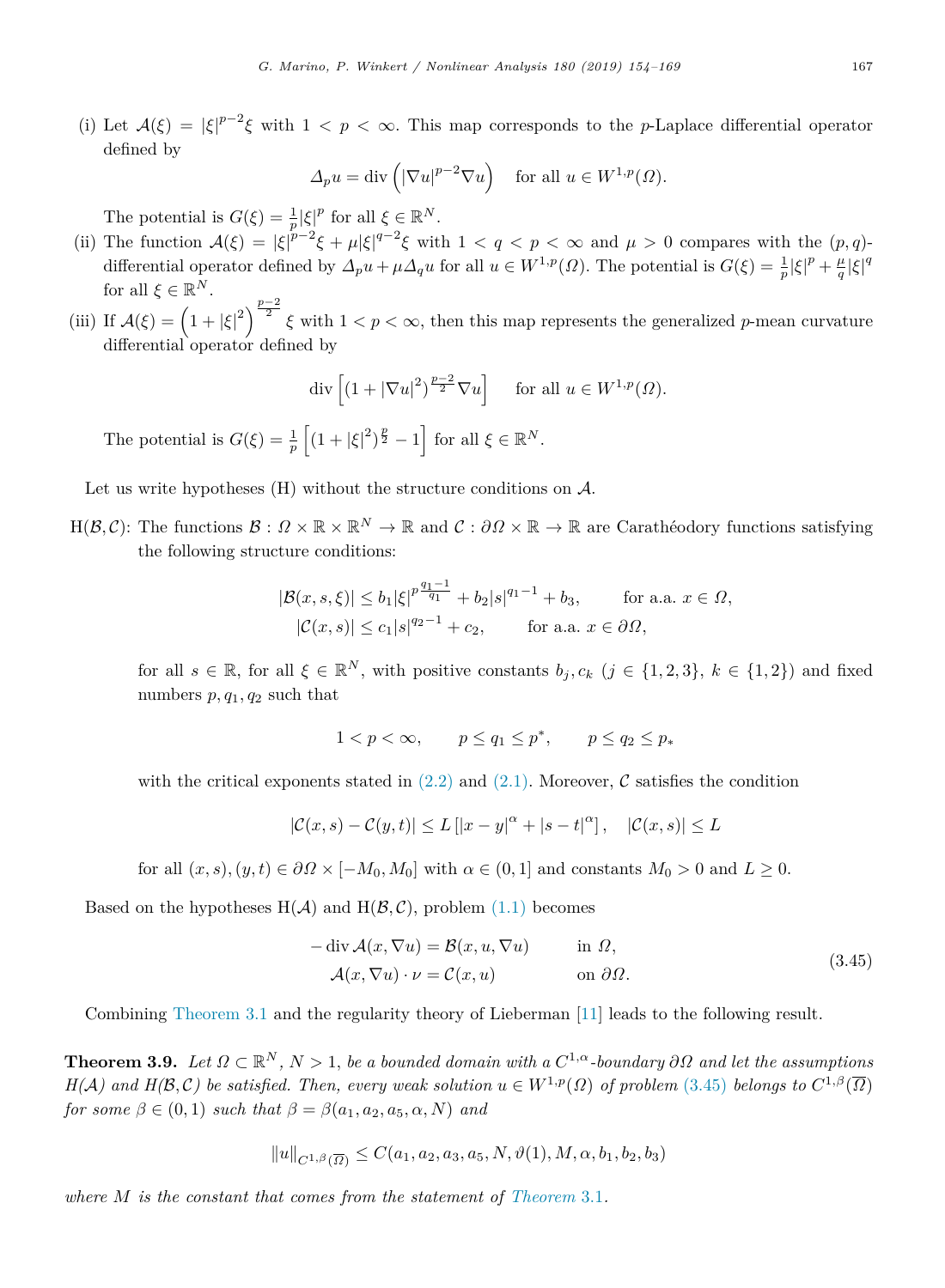**Proof.** We will apply Theorem 1.7 of Lieberman [\[11](#page-14-12)] and the comment after this theorem concerning global Hölder gradient estimates. First, we know from [Theorem](#page-4-1) [3.1](#page-4-1) that  $||u||_{\infty} \leq M$ . The only thing we need to do is to check that the conditions  $(1.10a)$ – $(1.10d)$  in [[11,](#page-14-12) p. 320] are satisfied. From conditions  $H(\mathcal{A})(iii)$ , (ii) we see that the assumptions (1.10a) and (1.10b) are satisfied. Moreover, from  $H(\mathcal{B}, \mathcal{C})$  and [\(3.42\)](#page-11-0) we obtain

$$
|\mathcal{B}(x, s, \xi)| \le b_1 |\xi|^{p \frac{q_1 - 1}{q_1}} + b_2 |s|^{q_1 - 1} + b_3
$$
  
\n
$$
\le b_1 |\xi|^p + b_1 + b_2 M^{q_1 - 1} + b_3
$$
  
\n
$$
= b_1 |\xi|^{p-1} |\xi| + b_1 + b_2 M^{q_1 - 1} + b_3
$$
  
\n
$$
\le \frac{b_1}{a_3} \vartheta(|\xi|) |\xi| + b_1 + b_2 M^{q_1 - 1} + b_3
$$
  
\n
$$
\le \max \left\{ \frac{b_1}{a_3}, b_1 + b_2 M^{q_1 - 1} + b_3 \right\} (\vartheta(|\xi|) |\xi| + 1).
$$

This proves condition (1.10d). Assumption (1.10c) follows from the fact that the function  $\mathcal A$  is continuous differentiable in the space variable and independent of the *s*-variable. Then we may apply the mean value theorem which shows (1.10c). The desired result follows from Lieberman [\[11](#page-14-12), Theorem 1.7] with the constants *β*, *C* as in the theorem (and their dependence on the data) and the constant *M* from [Theorem](#page-4-1) [3.1](#page-4-1). □

#### Acknowledgments

The authors wish to thank the referees for their corrections and insightful remarks that helped to improve the paper.

This work has been performed in the framework of Piano della Ricerca 2016-2018–linea di intervento 2: "Metodi variazionali ed equazioni differenziali". The second author thanks the University of Catania for the kind hospitality during a research stay in March 2018.

#### References

- <span id="page-14-13"></span>[1] [R.A. Adams, Sobolev Spaces, Academic Press, New York-London, 1975.](http://refhub.elsevier.com/S0362-546X(18)30245-1/sb1)
- <span id="page-14-0"></span>[2] [P. Dr´abek, A. Kufner, F. Nicolosi, Quasilinear Elliptic Equations with Degenerations and Singularities, Walter de Gruyter](http://refhub.elsevier.com/S0362-546X(18)30245-1/sb2) [& Co., Berlin, 1997.](http://refhub.elsevier.com/S0362-546X(18)30245-1/sb2)
- <span id="page-14-5"></span>[3] X. Fan, D. Zhao, A class of De Giorgi type and Hölder continuity, Nonlinear Anal. 36 (3) (1999) 295–318.
- <span id="page-14-3"></span>[4] J.P. García Azorero, I. Peral Alonso, Some results about the existence of a second positive solution in a quasilinear critical [problem, Indiana Univ. Math. J. 43 \(3\) \(1994\) 941–957.](http://refhub.elsevier.com/S0362-546X(18)30245-1/sb4)
- <span id="page-14-7"></span>[5] L. Gasiński, N.S. Papageorgiou, Nonlinear Analysis, Chapman & Hall/CRC, Boca Raton, FL, 2006.
- <span id="page-14-6"></span>[6] L. Gasiński, N.S. Papageorgiou, Anisotropic nonlinear Neumann problems, Calc. Var. Partial Differential Equations 42 [\(3–4\) \(2011\) 323–354.](http://refhub.elsevier.com/S0362-546X(18)30245-1/sb6)
- <span id="page-14-16"></span>[7] L. Gasiński, N.S. Papageorgiou, Exercises in Analysis. Part 1: Nonlinear Analysis, Springer, Heidelberg, 2014.
- <span id="page-14-4"></span>[8] [M. Guedda, L. V´eron, Quasilinear elliptic equations involving critical Sobolev exponents, Nonlinear Anal. 13 \(8\) \(1989\)](http://refhub.elsevier.com/S0362-546X(18)30245-1/sb8) [879–902.](http://refhub.elsevier.com/S0362-546X(18)30245-1/sb8)
- <span id="page-14-8"></span>[9] [S. Hu, N.S. Papageorgiou, Nonlinear Neumann equations driven by a nonhomogeneous differential operator, Commun.](http://refhub.elsevier.com/S0362-546X(18)30245-1/sb9) [Pure Appl. Anal. 10 \(4\) \(2011\) 1055–1078.](http://refhub.elsevier.com/S0362-546X(18)30245-1/sb9)
- <span id="page-14-9"></span>[10] A. Lˆe, Eigenvalue problems for the *p*[-Laplacian, Nonlinear Anal. 64 \(5\) \(2006\) 1057–1099.](http://refhub.elsevier.com/S0362-546X(18)30245-1/sb10)
- <span id="page-14-12"></span>[11] [G.M. Lieberman, The natural generalization of the natural conditions of Ladyzhenskaya and Ural´tseva for elliptic](http://refhub.elsevier.com/S0362-546X(18)30245-1/sb11) [equations, Comm. Partial Differential Equations 16 \(2–3\) \(1991\) 311–361.](http://refhub.elsevier.com/S0362-546X(18)30245-1/sb11)
- <span id="page-14-10"></span>[12] [D. Motreanu, V.V. Motreanu, N.S. Papageorgiou, Nonlinear Neumann problems near resonance, Indiana Univ. Math. J.](http://refhub.elsevier.com/S0362-546X(18)30245-1/sb12) [58 \(3\) \(2009\) 1257–1279.](http://refhub.elsevier.com/S0362-546X(18)30245-1/sb12)
- <span id="page-14-15"></span>[13] [D. Motreanu, V.V. Motreanu, N.S. Papageorgiou, Multiple constant sign and nodal solutions for nonlinear Neumann](http://refhub.elsevier.com/S0362-546X(18)30245-1/sb13) [eigenvalue problems, Ann. Sc. Norm. Super. Pisa Cl. Sci. \(5\) 10 \(3\) \(2011\) 729–755.](http://refhub.elsevier.com/S0362-546X(18)30245-1/sb13)
- <span id="page-14-2"></span>[14] N.S. Papageorgiou, V.D. Rădulescu, Nonlinear nonhomogeneous Robin problems with superlinear reaction term, Adv. [Nonlinear Stud. 16 \(4\) \(2016\) 737–764.](http://refhub.elsevier.com/S0362-546X(18)30245-1/sb14)
- <span id="page-14-14"></span>[15] P. Pucci, J. Serrin, The Maximum Principle, Birkhäuser Verlag, Basel, 2007.
- <span id="page-14-11"></span>[16] [P. Pucci, R. Servadei, Regularity of weak solutions of homogeneous or inhomogeneous quasilinear elliptic equations,](http://refhub.elsevier.com/S0362-546X(18)30245-1/sb16) [Indiana Univ. Math. J. 57 \(7\) \(2008\) 3329–3363.](http://refhub.elsevier.com/S0362-546X(18)30245-1/sb16)
- <span id="page-14-1"></span>[17] [M. Struwe, Variational Methods, Springer-Verlag, Berlin, 2008.](http://refhub.elsevier.com/S0362-546X(18)30245-1/sb17)